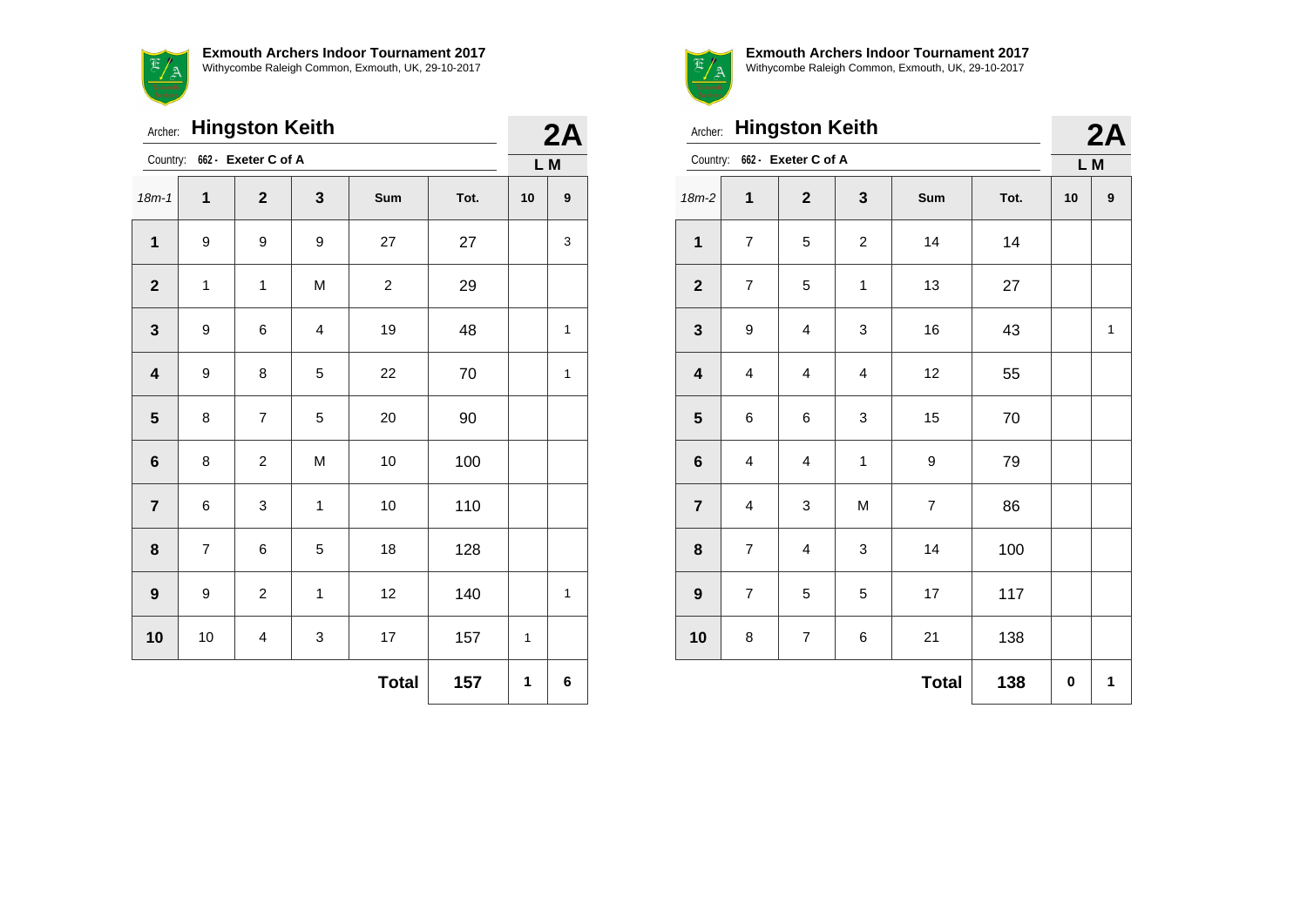

| Archer:                 |                | 2B                      |              |                          |                         |    |              |
|-------------------------|----------------|-------------------------|--------------|--------------------------|-------------------------|----|--------------|
| Country:                |                | L JW                    |              |                          |                         |    |              |
| $18m - 1$               | $\mathbf 1$    | $\overline{\mathbf{2}}$ | $\mathbf{3}$ | Sum                      | Tot.                    | 10 | 9            |
| 1                       | 4              | M                       | M            | $\overline{\mathbf{4}}$  | $\overline{\mathbf{4}}$ |    |              |
| $\mathbf 2$             | $\mathbf{1}$   | M                       | M            | 1                        | 5                       |    |              |
| $\mathbf{3}$            | 6              | M                       | M            | 6                        | 11                      |    |              |
| $\overline{\mathbf{4}}$ | M              | M                       | M            | $\mathbf 0$              | 11                      |    |              |
| $5\phantom{1}$          | $\overline{7}$ | M                       | M            | $\overline{7}$           | 18                      |    |              |
| $\bf 6$                 | $\overline{7}$ | M                       | M            | $\overline{\mathcal{I}}$ | 25                      |    |              |
| $\overline{7}$          | 4              | M                       | M            | 4                        | 29                      |    |              |
| 8                       | 9              | 6                       | M            | 15                       | 44                      |    | $\mathbf{1}$ |
| 9                       | 8              | $\mathbf{1}$            | M            | $\boldsymbol{9}$         | 53                      |    |              |
| 10                      | 5              | M                       | M            | 5                        | 58                      |    |              |
|                         |                |                         |              | <b>Total</b>             | 58                      | 0  | 1            |



**Exmouth Archers Indoor Tournament 2017**

| Withvcombe Raleigh Common. Exmouth. UK. 29-10-2017 |  |
|----------------------------------------------------|--|
|                                                    |  |
|                                                    |  |

| Archer:                 |                | 2B             |              |                         |                |    |   |
|-------------------------|----------------|----------------|--------------|-------------------------|----------------|----|---|
| Country:                | L JW           |                |              |                         |                |    |   |
| $18m-2$                 | 1              | $\mathbf{2}$   | 3            | Sum                     | Tot.           | 10 | 9 |
| $\mathbf{1}$            | 6              | $\mathbf 1$    | M            | $\overline{7}$          | $\overline{7}$ |    |   |
| $\mathbf{2}$            | $\overline{c}$ | M              | M            | $\overline{\mathbf{c}}$ | 9              |    |   |
| $\mathbf{3}$            | 6              | 3              | $\mathbf{1}$ | 10                      | 19             |    |   |
| $\overline{\mathbf{4}}$ | 5              | 3              | M            | 8                       | 27             |    |   |
| ${\bf 5}$               | $\overline{7}$ | 1              | M            | 8                       | 35             |    |   |
| $\bf 6$                 | 3              | $\overline{c}$ | M            | 5                       | 40             |    |   |
| $\overline{7}$          | $\overline{7}$ | 3              | M            | 10                      | 50             |    |   |
| 8                       | 6              | $\mathbf{1}$   | M            | 7                       | 57             |    |   |
| 9                       | 6              | 6              | M            | 12                      | 69             |    |   |
| 10                      | 1              | M              | M            | $\mathbf{1}$            | 70             |    |   |
|                         |                |                |              | <b>Total</b>            | 70             | 0  | 0 |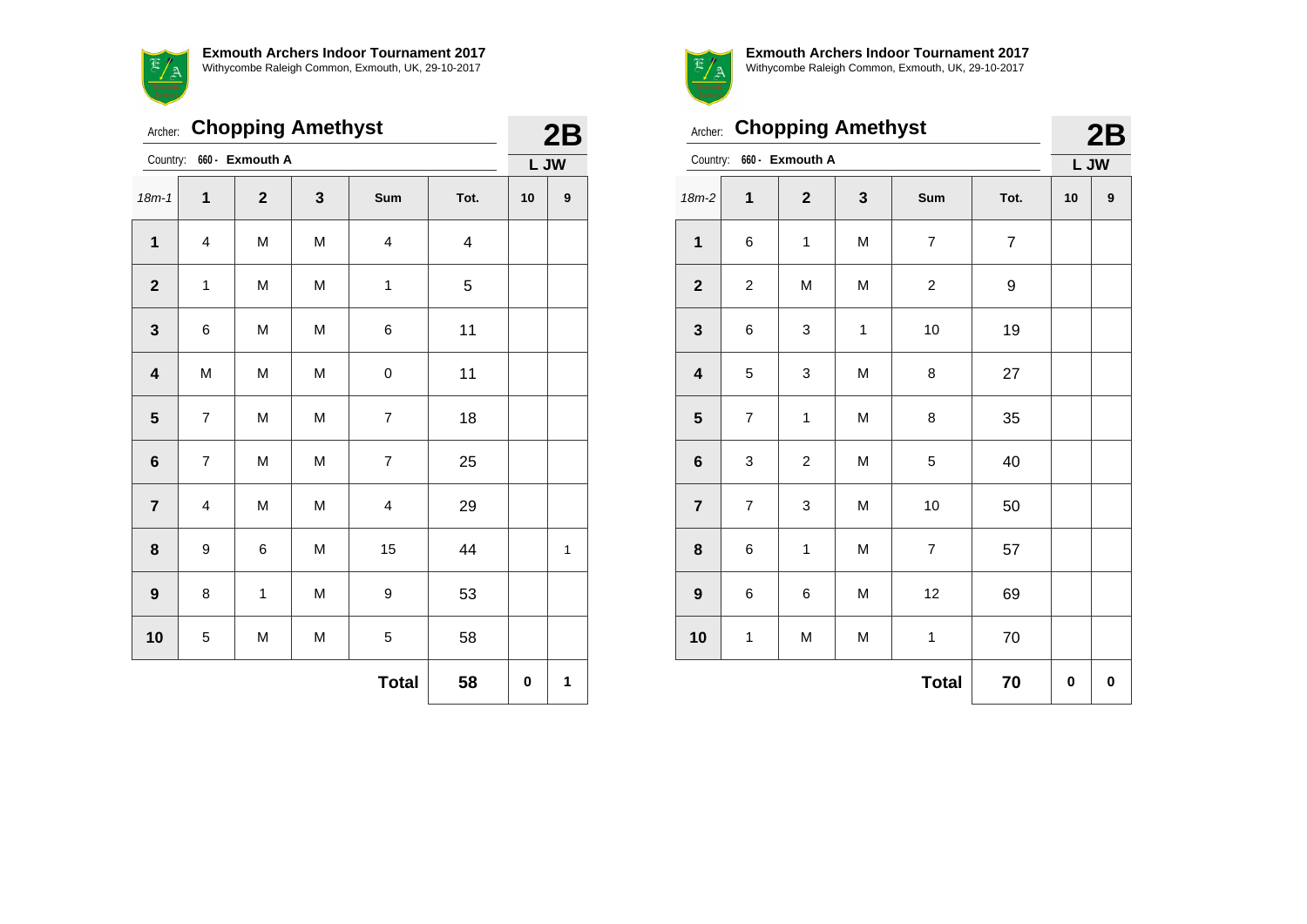**Exmouth Archers Indoor Tournament 2017**  $\mathbb{E}/\mathbb{A}$ Withycombe Raleigh Common, Exmouth, UK, 29-10-2017

| Archer:                      |                         | 2C                      |                         |              |      |    |              |
|------------------------------|-------------------------|-------------------------|-------------------------|--------------|------|----|--------------|
| Country: 662 - Exeter C of A |                         | LW                      |                         |              |      |    |              |
| $18m - 1$                    | 1                       | $\overline{2}$          | $\mathbf 3$             | Sum          | Tot. | 10 | 9            |
| 1                            | $\overline{7}$          | $\mathbf{1}$            | $\mathbf{1}$            | 9            | 9    |    |              |
| $\mathbf{2}$                 | $\overline{7}$          | $\overline{4}$          | $\mathbf{1}$            | 12           | 21   |    |              |
| $\mathbf 3$                  | 9                       | $\overline{7}$          | 6                       | 22           | 43   |    | $\mathbf{1}$ |
| $\overline{\mathbf{4}}$      | $\overline{\mathbf{4}}$ | $\mathbf{1}$            | M                       | 5            | 48   |    |              |
| 5                            | 4                       | 3                       | 3                       | 10           | 58   |    |              |
| $\bf 6$                      | 3                       | M                       | M                       | 3            | 61   |    |              |
| $\overline{7}$               | $\overline{7}$          | 3                       | 3                       | 13           | 74   |    |              |
| 8                            | 6                       | 5                       | $\overline{\mathbf{4}}$ | 15           | 89   |    |              |
| $\boldsymbol{9}$             | 9                       | 5                       | $\overline{\mathbf{4}}$ | 18           | 107  |    | $\mathbf{1}$ |
| 10                           | $\boldsymbol{9}$        | $\overline{\mathbf{4}}$ | M                       | 13           | 120  |    | $\mathbf 1$  |
|                              |                         |                         |                         | <b>Total</b> | 120  | 0  | 3            |



| Archer: Hingston Myra        |                         | 2C                      |   |                          |      |    |   |
|------------------------------|-------------------------|-------------------------|---|--------------------------|------|----|---|
| Country: 662 - Exeter C of A |                         | LW                      |   |                          |      |    |   |
| $18m-2$                      | 1                       | $\mathbf{2}$            | 3 | Sum                      | Tot. | 10 | 9 |
| $\mathbf 1$                  | 6                       | 5                       | 3 | 14                       | 14   |    |   |
| $\mathbf{2}$                 | 5                       | $\overline{\mathbf{4}}$ | M | 9                        | 23   |    |   |
| $\mathbf{3}$                 | 10                      | $\overline{c}$          | M | 12                       | 35   | 1  |   |
| $\overline{\mathbf{4}}$      | $\overline{\mathbf{4}}$ | 3                       | M | $\overline{\mathcal{I}}$ | 42   |    |   |
| 5                            | $\overline{7}$          | $\overline{\mathbf{4}}$ | M | 11                       | 53   |    |   |
| $6\phantom{1}6$              | 6                       | $\mathbf{1}$            | M | $\overline{7}$           | 60   |    |   |
| $\overline{7}$               | $\overline{7}$          | M                       | M | $\overline{7}$           | 67   |    |   |
| 8                            | $\overline{c}$          | $\mathbf 1$             | M | 3                        | 70   |    |   |
| $\boldsymbol{9}$             | $\overline{7}$          | 6                       | M | 13                       | 83   |    |   |
| 10                           | $\overline{7}$          | $\overline{\mathbf{4}}$ | 4 | 15                       | 98   |    |   |
|                              |                         |                         |   | <b>Total</b>             | 98   | 1  | 0 |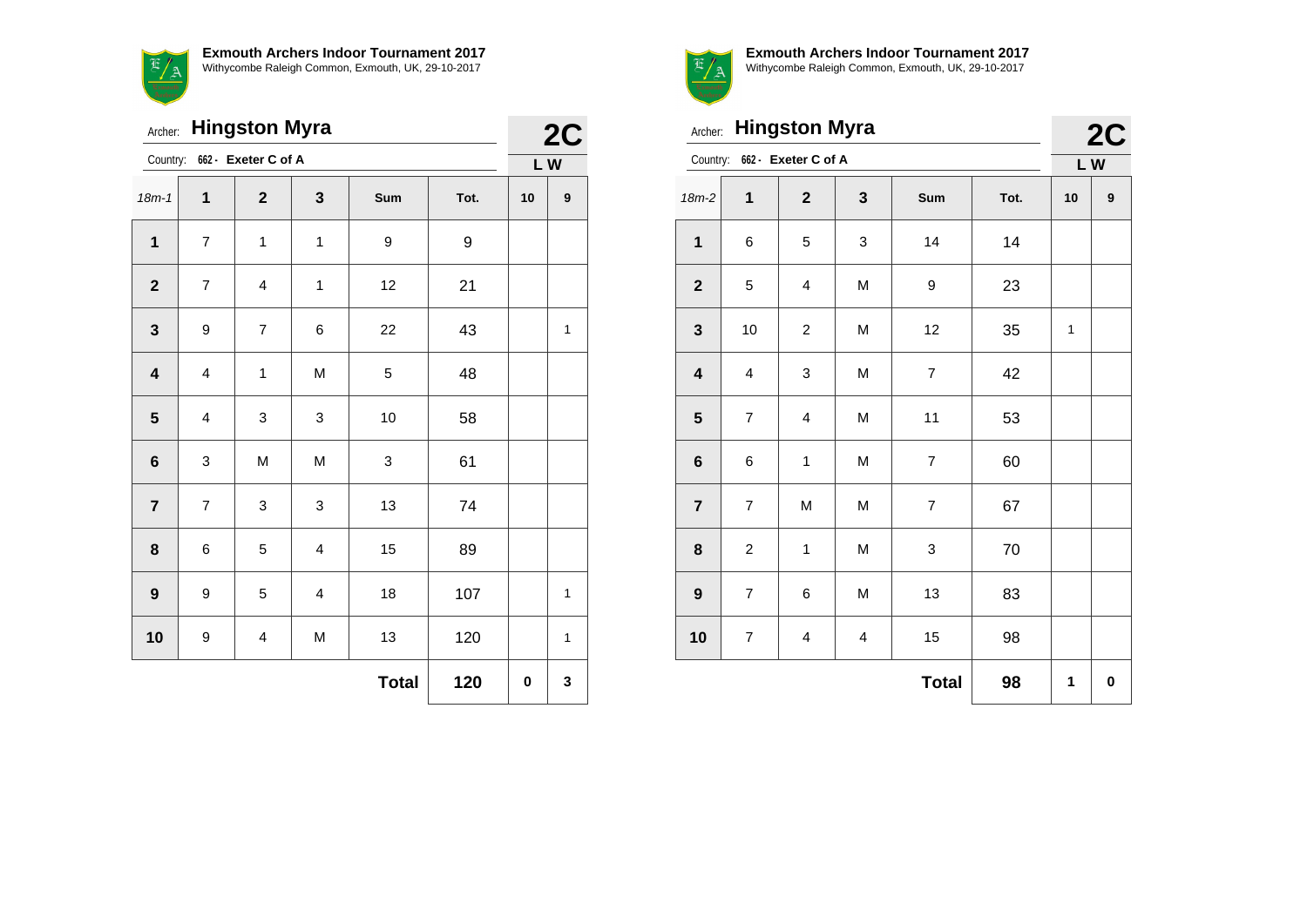7 A

| <b>Exmouth Archers Indoor Tournament 2017</b>      |
|----------------------------------------------------|
| Withycombe Raleigh Common, Exmouth, UK, 29-10-2017 |

| Archer: Rye Nicola       |                |                         |                |                  |      |    |                  |
|--------------------------|----------------|-------------------------|----------------|------------------|------|----|------------------|
| Country: 660 - Exmouth A |                |                         |                |                  |      |    |                  |
| $18m - 1$                | $\mathbf{1}$   | $\mathbf{2}$            | 3              | Sum              | Tot. | 10 | $\boldsymbol{9}$ |
| $\mathbf{1}$             | 3              | M                       | M              | 3                | 3    |    |                  |
| $\mathbf{2}$             | 6              | $\overline{c}$          | M              | 8                | 11   |    |                  |
| 3                        | 8              | $\overline{\mathbf{4}}$ | M              | 12               | 23   |    |                  |
| $\overline{\mathbf{4}}$  | 6              | 3                       | M              | 9                | 32   |    |                  |
| 5                        | $\overline{7}$ | M                       | M              | $\overline{7}$   | 39   |    |                  |
| $6\phantom{1}6$          | 9              | M                       | M              | $\boldsymbol{9}$ | 48   |    | 1                |
| $\overline{7}$           | 8              | M                       | M              | 8                | 56   |    |                  |
| 8                        | M              | M                       | M              | 0                | 56   |    |                  |
| $\boldsymbol{9}$         | 9              | 9                       | $\overline{c}$ | 20               | 76   |    | $\boldsymbol{2}$ |
| 10                       | 8              | 4                       | M              | 12               | 88   |    |                  |
|                          |                |                         |                | <b>Total</b>     | 88   | 0  | 3                |



|  | 2D |
|--|----|

|                         | <b>Rye Nicola</b><br>Archer: |                         |                         |                  |      |             |              |  |  |
|-------------------------|------------------------------|-------------------------|-------------------------|------------------|------|-------------|--------------|--|--|
| Country:                |                              | 660 - Exmouth A         |                         |                  |      | <b>B JW</b> | 2D           |  |  |
| $18m-2$                 | 1                            | $\mathbf{2}$            | $\mathbf 3$             | Sum              | Tot. | 10          | 9            |  |  |
| $\mathbf 1$             | 3                            | M                       | M                       | 3                | 3    |             |              |  |  |
| $\mathbf 2$             | $\overline{\mathbf{7}}$      | $\overline{\mathbf{4}}$ | M                       | 11               | 14   |             |              |  |  |
| $\mathbf{3}$            | 3                            | M                       | M                       | 3                | 17   |             |              |  |  |
| $\overline{\mathbf{4}}$ | $\overline{\mathbf{4}}$      | $\overline{\mathbf{4}}$ | M                       | 8                | 25   |             |              |  |  |
| $\overline{\mathbf{5}}$ | 4                            | 3                       | $\overline{c}$          | $\boldsymbol{9}$ | 34   |             |              |  |  |
| $\bf 6$                 | $\overline{\mathbf{4}}$      | 3                       | M                       | $\overline{7}$   | 41   |             |              |  |  |
| $\overline{7}$          | 8                            | 5                       | $\overline{\mathbf{4}}$ | 17               | 58   |             |              |  |  |
| 8                       | 9                            | 5                       | 4                       | 18               | 76   |             | $\mathbf{1}$ |  |  |
| $\boldsymbol{9}$        | $\overline{\mathbf{4}}$      | $\overline{c}$          | M                       | 6                | 82   |             |              |  |  |
| 10                      | 1                            | M                       | M                       | $\mathbf 1$      | 83   |             |              |  |  |
|                         |                              |                         |                         | <b>Total</b>     | 83   | 0           | 1            |  |  |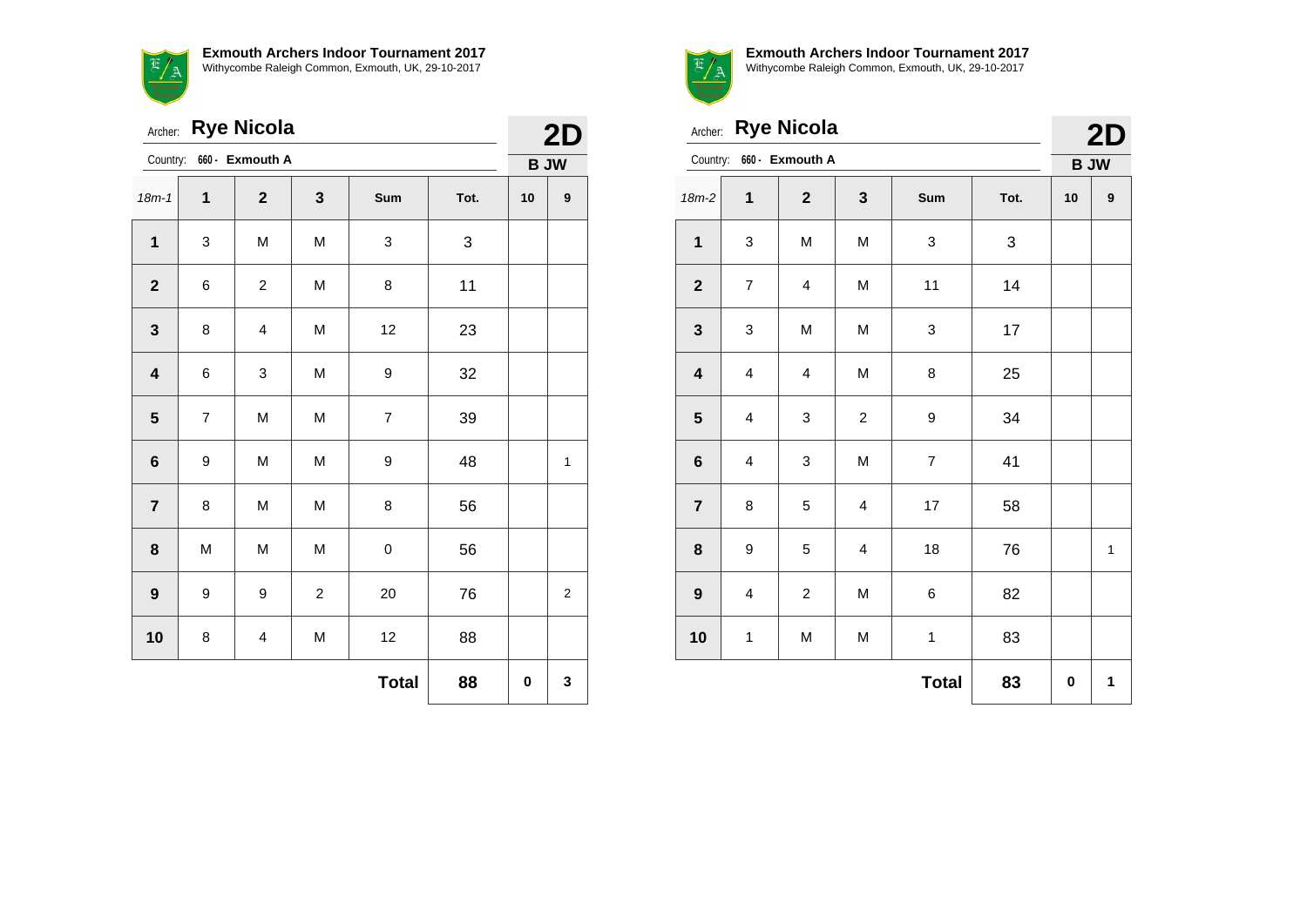**Exmouth Archers Indoor Tournament 2017**  $E/A$ Withycombe Raleigh Common, Exmouth, UK, 29-10-2017

| Archer:                 |                | <b>Chopping Chris</b>   |                         |              |      | 3A |                  |
|-------------------------|----------------|-------------------------|-------------------------|--------------|------|----|------------------|
| Country:                |                | 660 - Exmouth A         |                         |              |      |    | L M              |
| $18m - 1$               | 1              | $\overline{2}$          | 3                       | Sum          | Tot. | 10 | $\boldsymbol{9}$ |
| 1                       | 8              | 8                       | 5                       | 21           | 21   |    |                  |
| $\mathbf 2$             | 9              | $\overline{\mathbf{4}}$ | $\mathbf 1$             | 14           | 35   |    | 1                |
| $\mathbf{3}$            | 9              | 5                       | 3                       | 17           | 52   |    | $\mathbf{1}$     |
| $\overline{\mathbf{4}}$ | $\overline{7}$ | $\overline{7}$          | $\overline{\mathbf{4}}$ | 18           | 70   |    |                  |
| ${\bf 5}$               | $\overline{7}$ | 6                       | 4                       | $17\,$       | 87   |    |                  |
| $\bf 6$                 | 6              | 5                       | 4                       | 15           | 102  |    |                  |
| $\overline{7}$          | 8              | $\overline{7}$          | $\overline{7}$          | 22           | 124  |    |                  |
| 8                       | 9              | 6                       | 5                       | 20           | 144  |    | $\mathbf{1}$     |
| $\boldsymbol{9}$        | 9              | $\overline{\mathbf{4}}$ | 4                       | 17           | 161  |    | 1                |
| 10                      | 10             | 9                       | $\overline{\mathbf{4}}$ | 23           | 184  | 1  | 1                |
|                         |                |                         |                         | <b>Total</b> | 184  | 1  | 5                |



|                         | Archer: Chopping Chris |                         |                  |              |      |                  |              |  |  |
|-------------------------|------------------------|-------------------------|------------------|--------------|------|------------------|--------------|--|--|
| Country:                |                        | 660 - Exmouth A         |                  |              |      | <b>3A</b><br>L M |              |  |  |
| $18m-2$                 | 1                      | $\mathbf{2}$            | 3                | Sum          | Tot. | 10               | 9            |  |  |
| $\mathbf{1}$            | 8                      | 6                       | 5                | 19           | 19   |                  |              |  |  |
| $\mathbf{2}$            | $\overline{7}$         | 5                       | 3                | 15           | 34   |                  |              |  |  |
| $\mathbf 3$             | 8                      | 6                       | 5                | 19           | 53   |                  |              |  |  |
| $\overline{\mathbf{4}}$ | 8                      | 5                       | 5                | 18           | 71   |                  |              |  |  |
| ${\bf 5}$               | 10                     | 9                       | 8                | 27           | 98   | 1                | $\mathbf{1}$ |  |  |
| $\bf 6$                 | 8                      | $\overline{7}$          | 3                | 18           | 116  |                  |              |  |  |
| $\overline{7}$          | 10                     | $\overline{7}$          | 6                | 23           | 139  | 1                |              |  |  |
| 8                       | 6                      | $\overline{\mathbf{4}}$ | 4                | 14           | 153  |                  |              |  |  |
| $\boldsymbol{9}$        | 6                      | 5                       | 4                | 15           | 168  |                  |              |  |  |
| 10                      | 9                      | $\overline{c}$          | $\boldsymbol{2}$ | 13           | 181  |                  | 1            |  |  |
|                         |                        |                         |                  | <b>Total</b> | 181  | $\mathbf 2$      | $\mathbf{2}$ |  |  |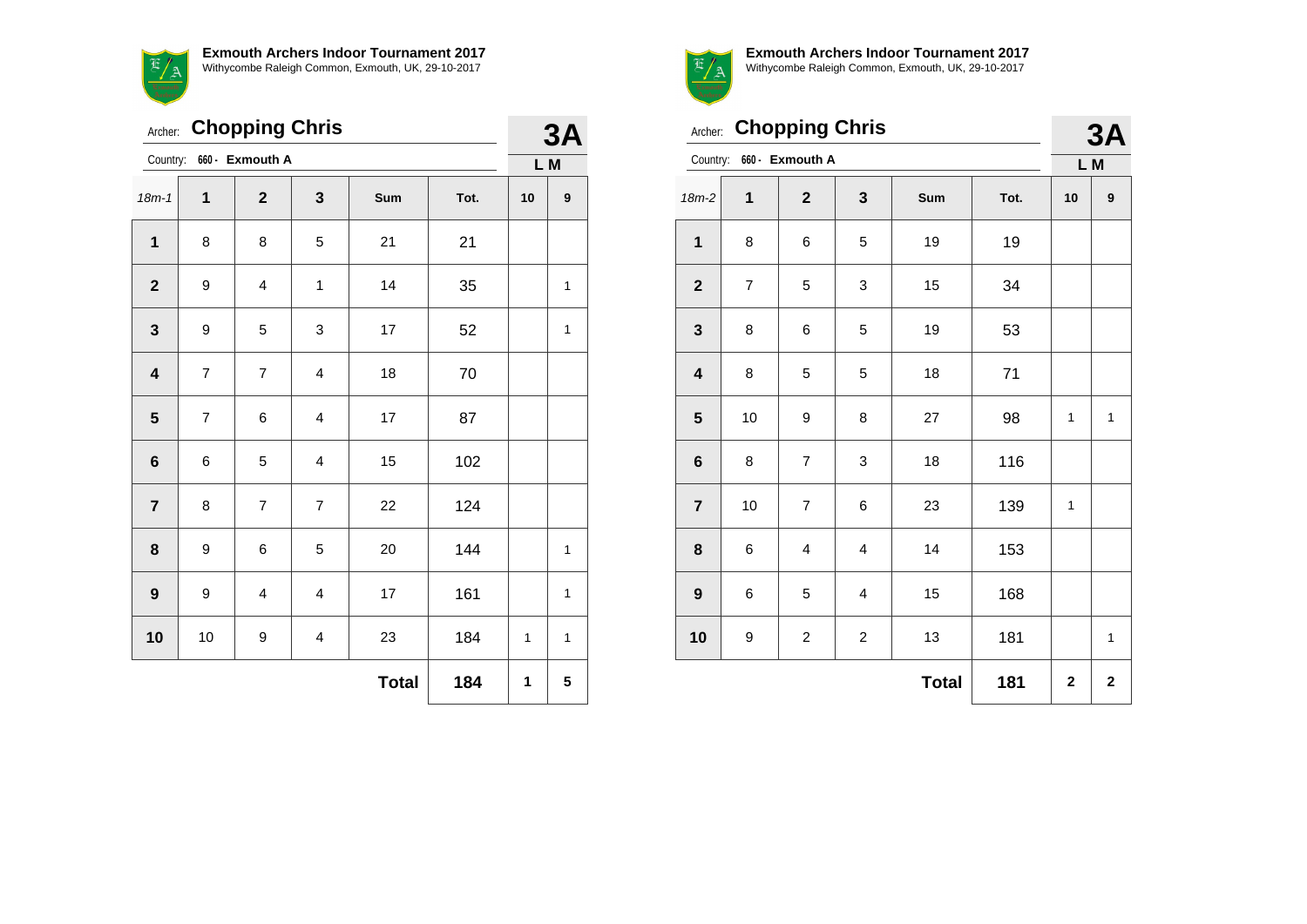**Exmouth Archers Indoor Tournament 2017**  $\overline{\mathbb{E}}$ Withycombe Raleigh Common, Exmouth, UK, 29-10-2017 <u>"/ a</u>

|                         |                     | Archer: Shephard Craig  |                         |     |      | 3B        |              |
|-------------------------|---------------------|-------------------------|-------------------------|-----|------|-----------|--------------|
| Country:                |                     | 660 - Exmouth A         |                         |     |      | <b>BM</b> |              |
| $18m - 1$               | 1                   | $\mathbf{2}$            | 3                       | Sum | Tot. | 10        | 9            |
| $\mathbf 1$             | 6                   | 6                       | $\mathbf 1$             | 13  | 13   |           |              |
| $\mathbf{2}$            | 5                   | $\boldsymbol{2}$        | 1                       | 8   | 21   |           |              |
| $\mathbf{3}$            | 8                   | $\overline{\mathbf{4}}$ | 3                       | 15  | 36   |           |              |
| $\overline{\mathbf{4}}$ | 8                   | 8                       | $\overline{7}$          | 23  | 59   |           |              |
| $\overline{\mathbf{5}}$ | 8                   | 5                       | 3                       | 16  | 75   |           |              |
| $\bf 6$                 | 9                   | 6                       | $\overline{\mathbf{c}}$ | 17  | 92   |           | $\mathbf{1}$ |
| $\overline{7}$          | $\overline{7}$      | $\overline{4}$          | 4                       | 15  | 107  |           |              |
| 8                       | 8                   | 6                       | $\overline{\mathbf{4}}$ | 18  | 125  |           |              |
| $\boldsymbol{9}$        | 4                   | 3                       | 3                       | 10  | 135  |           |              |
| 10                      | 8                   | 6                       | $\overline{\mathbf{4}}$ | 18  | 153  |           |              |
|                         | <b>Total</b><br>153 |                         |                         |     |      |           |              |



**3BB** 

| Archer:                 |                | <b>Shephard Craig</b>    |                         |              |      | 3B           |              |
|-------------------------|----------------|--------------------------|-------------------------|--------------|------|--------------|--------------|
|                         |                | Country: 660 - Exmouth A |                         |              |      | <b>BM</b>    |              |
| $18m-2$                 | 1              | $\overline{2}$           | 3                       | Sum          | Tot. | 10           | 9            |
| $\mathbf{1}$            | $\overline{7}$ | 6                        | 6                       | 19           | 19   |              |              |
| $\mathbf{2}$            | 10             | 9                        | 8                       | 27           | 46   | $\mathbf{1}$ | 1            |
| $\mathbf{3}$            | 9              | 8                        | 8                       | 25           | 71   |              | 1            |
| $\overline{\mathbf{4}}$ | 9              | 6                        | 4                       | 19           | 90   |              | $\mathbf{1}$ |
| 5                       | 6              | 5                        | $\overline{c}$          | 13           | 103  |              |              |
| $6\phantom{1}6$         | 9              | 8                        | $\overline{7}$          | 24           | 127  |              | 1            |
| $\overline{7}$          | 8              | $\overline{7}$           | 6                       | 21           | 148  |              |              |
| 8                       | 9              | $\overline{7}$           | $\overline{\mathbf{7}}$ | 23           | 171  |              | 1            |
| $\boldsymbol{9}$        | $\overline{7}$ | 6                        | 5                       | 18           | 189  |              |              |
| 10                      | 9              | 8                        | 4                       | 21           | 210  |              | 1            |
|                         |                |                          |                         | <b>Total</b> | 210  | 1            | 6            |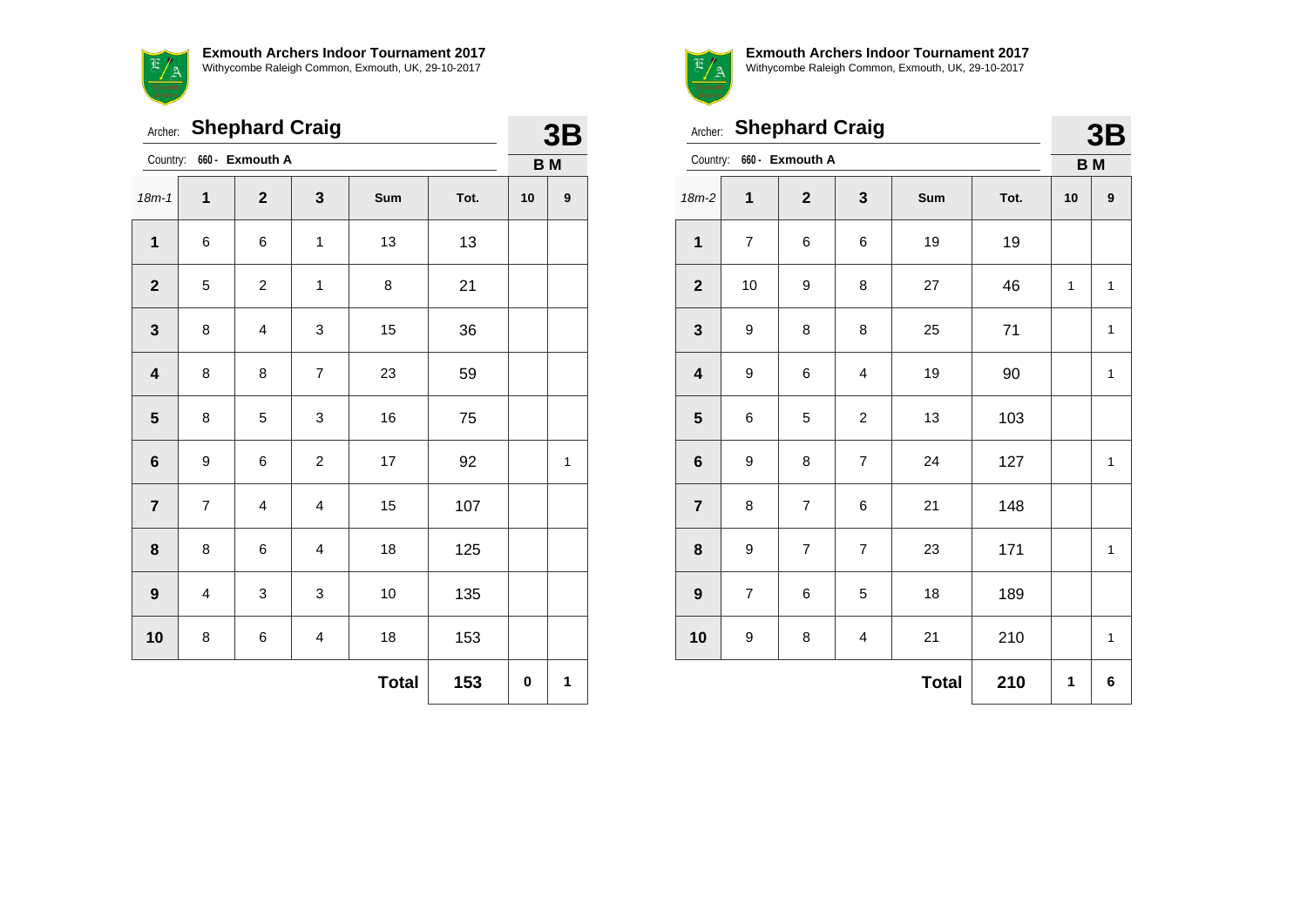'/ A

| <b>Exmouth Archers Indoor Tournament 2017</b>      |
|----------------------------------------------------|
| Withycombe Raleigh Common, Exmouth, UK, 29-10-2017 |

|                         | <b>Kingston Paul</b><br>Archer: |                                        |                |              |      |                |              |  |
|-------------------------|---------------------------------|----------------------------------------|----------------|--------------|------|----------------|--------------|--|
|                         |                                 | Country: 1990 - Bride Valley Junior AC |                |              |      | B <sub>M</sub> |              |  |
| $18m - 1$               | 1                               | $\overline{2}$                         | 3              | Sum          | Tot. | 10             | 9            |  |
| $\mathbf{1}$            | 9                               | 9                                      | $\overline{7}$ | 25           | 25   |                | 2            |  |
| $\mathbf{2}$            | 10                              | 10                                     | 9              | 29           | 54   | 2              | 1            |  |
| 3                       | 9                               | 9                                      | 7              | 25           | 79   |                | 2            |  |
| $\overline{\mathbf{4}}$ | 10                              | 9                                      | $\overline{7}$ | 26           | 105  | 1              | $\mathbf{1}$ |  |
| 5                       | 9                               | 8                                      | $\overline{7}$ | 24           | 129  |                | 1            |  |
| 6                       | 8                               | 6                                      | 5              | 19           | 148  |                |              |  |
| $\overline{7}$          | 10                              | 9                                      | 4              | 23           | 171  | 1              | $\mathbf{1}$ |  |
| 8                       | 8                               | $\overline{7}$                         | 6              | 21           | 192  |                |              |  |
| $\boldsymbol{9}$        | 9                               | 8                                      | 8              | 25           | 217  |                | $\mathbf{1}$ |  |
| 10                      | 8                               | 8                                      | 8              | 24           | 241  |                |              |  |
|                         |                                 |                                        |                | <b>Total</b> | 241  | 4              | 9            |  |



**Exmouth Archers Indoor Tournament 2017** Withycombe Raleigh Common, Exmouth, UK, 29-10-2017

**3C**

|                         | <b>Kingston Paul</b><br>Archer: |                               |                |              |      |           |                         |  |
|-------------------------|---------------------------------|-------------------------------|----------------|--------------|------|-----------|-------------------------|--|
| Country:                |                                 | 1990 - Bride Valley Junior AC |                |              |      | <b>BM</b> |                         |  |
| $18m-2$                 | $\mathbf 1$                     | $\overline{\mathbf{2}}$       | 3              | Sum          | Tot. | 10        | 9                       |  |
| $\mathbf 1$             | 9                               | 9                             | $\overline{7}$ | 25           | 25   |           | $\overline{2}$          |  |
| $\mathbf{2}$            | 10                              | 9                             | 8              | 27           | 52   | 1         | 1                       |  |
| $\mathbf{3}$            | 10                              | 9                             | 8              | 27           | 79   | 1         | 1                       |  |
| $\overline{\mathbf{4}}$ | 9                               | 9                             | 8              | 26           | 105  |           | $\overline{\mathbf{c}}$ |  |
| 5                       | 8                               | $\overline{7}$                | 6              | 21           | 126  |           |                         |  |
| $6\phantom{1}6$         | 9                               | 9                             | 7              | 25           | 151  |           | $\overline{2}$          |  |
| $\overline{7}$          | 9                               | 8                             | $\overline{7}$ | 24           | 175  |           | 1                       |  |
| 8                       | 10                              | 9                             | 9              | 28           | 203  | 1         | $\overline{2}$          |  |
| $\boldsymbol{9}$        | 10                              | 9                             | $\overline{7}$ | 26           | 229  | 1         | $\mathbf{1}$            |  |
| 10                      | 10                              | 8                             | 7              | 25           | 254  | 1         |                         |  |
|                         |                                 |                               |                | <b>Total</b> | 254  | 5         | 12                      |  |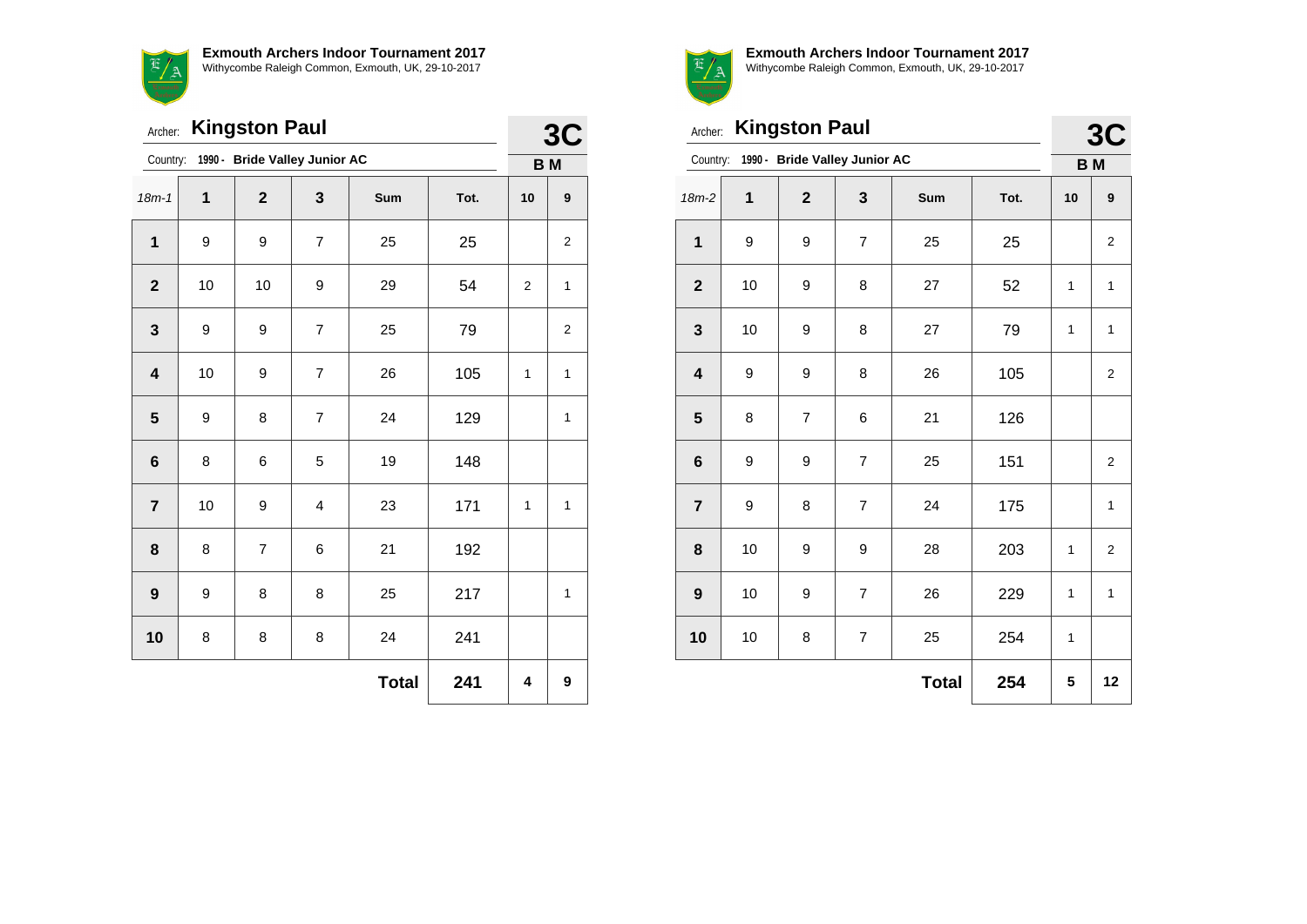**Exmouth Archers Indoor Tournament 2017**  $\mathbb{E}/$ Withycombe Raleigh Common, Exmouth, UK, 29-10-2017  $\frac{a}{\sqrt{2}}$ 

|                         | <b>Twigg Sophie</b><br>Archer: |                 |                |              |      |    |                |  |
|-------------------------|--------------------------------|-----------------|----------------|--------------|------|----|----------------|--|
| Country:                |                                | 660 - Exmouth A |                |              |      | LW |                |  |
| $18m-1$                 | 1                              | $\mathbf{2}$    | 3              | Sum          | Tot. | 10 | 9              |  |
| $\mathbf 1$             | 8                              | 6               | 3              | 17           | 17   |    |                |  |
| $\mathbf{2}$            | 9                              | $\overline{7}$  | 4              | 20           | 37   |    | 1              |  |
| $\mathbf 3$             | 8                              | $\overline{7}$  | 6              | 21           | 58   |    |                |  |
| $\overline{\mathbf{4}}$ | 9                              | 9               | 8              | 26           | 84   |    | 2              |  |
| ${\bf 5}$               | 10                             | 5               | 5              | 20           | 104  | 1  |                |  |
| $\bf 6$                 | 6                              | 4               | $\overline{c}$ | 12           | 116  |    |                |  |
| $\overline{7}$          | 9                              | $\overline{7}$  | 2              | 18           | 134  |    | 1              |  |
| 8                       | 8                              | 5               | 3              | 16           | 150  |    |                |  |
| $\boldsymbol{9}$        | 9                              | 9               | $\overline{7}$ | 25           | 175  |    | $\overline{2}$ |  |
| 10                      | 9                              | 8               | 8              | 25           | 200  |    | 1              |  |
|                         |                                |                 |                | <b>Total</b> | 200  | 1  | 7              |  |



**Exmouth Archers Indoor Tournament 2017** Withycombe Raleigh Common, Exmouth, UK, 29-10-2017

 $\overline{\mathbf{a}}$ 

|                         | Archer: Twigg Sophie |                 |                         |              |      |              |              |  |
|-------------------------|----------------------|-----------------|-------------------------|--------------|------|--------------|--------------|--|
| Country:                |                      | 660 - Exmouth A |                         |              |      |              | 3D<br>LW     |  |
| $18m-2$                 | 1                    | $\overline{2}$  | $\mathbf{3}$            | Sum          | Tot. | 10           | 9            |  |
| $\mathbf 1$             | 9                    | $\overline{7}$  | 6                       | 22           | 22   |              | $\mathbf{1}$ |  |
| $\mathbf{2}$            | 8                    | $\overline{7}$  | $\boldsymbol{7}$        | 22           | 44   |              |              |  |
| $\mathbf{3}$            | 9                    | 6               | $\overline{\mathbf{4}}$ | 19           | 63   |              | 1            |  |
| $\overline{\mathbf{4}}$ | 8                    | 6               | 6                       | 20           | 83   |              |              |  |
| $\overline{\mathbf{5}}$ | $\overline{7}$       | 5               | M                       | 12           | 95   |              |              |  |
| $\bf 6$                 | 9                    | 8               | 8                       | 25           | 120  |              | $\mathbf{1}$ |  |
| $\overline{7}$          | 9                    | 5               | 3                       | 17           | 137  |              | 1            |  |
| 8                       | 10                   | 8               | $\boldsymbol{7}$        | 25           | 162  | 1            |              |  |
| $\boldsymbol{9}$        | 10                   | 6               | 5                       | 21           | 183  | $\mathbf{1}$ |              |  |
| 10                      | 8                    | $\overline{7}$  | 6                       | 21           | 204  |              |              |  |
|                         |                      |                 |                         | <b>Total</b> | 204  | $\mathbf 2$  | 4            |  |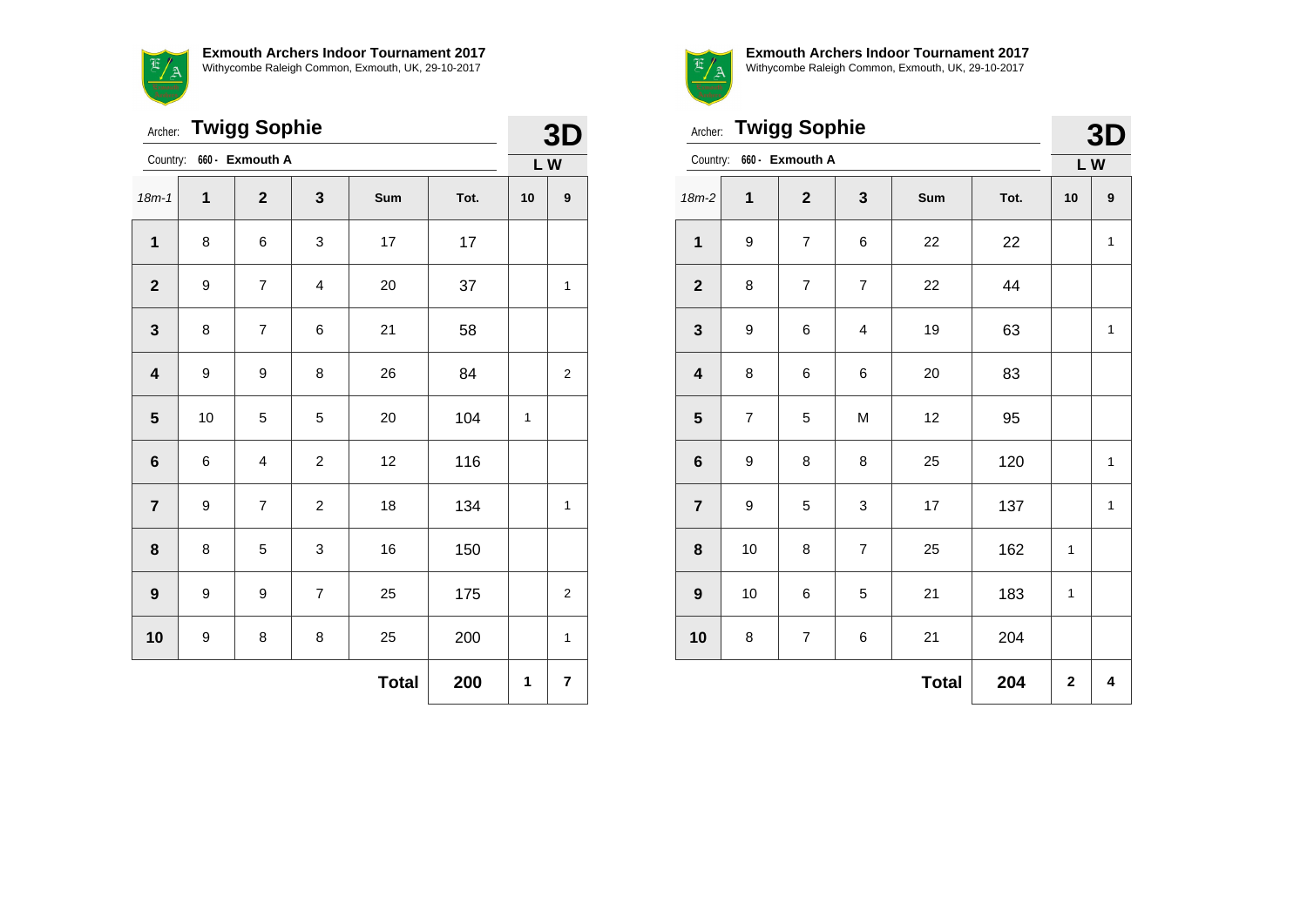**Exmouth Archers Indoor Tournament 2017** Withycombe Raleigh Common, Exmouth, UK, 29-10-2017



| Archer:                 |                     | <b>Barrett Jane</b>     |                |     |      |              | 4Α               |  |
|-------------------------|---------------------|-------------------------|----------------|-----|------|--------------|------------------|--|
| Country:                |                     | 662 - Exeter C of A     |                |     |      |              | LW               |  |
| $18m - 1$               | $\mathbf{1}$        | $\mathbf{2}$            | 3              | Sum | Tot. | 10           | $\boldsymbol{9}$ |  |
| 1                       | $\overline{7}$      | 6                       | 5              | 18  | 18   |              |                  |  |
| $\mathbf{2}$            | 8                   | $\overline{\mathbf{4}}$ | M              | 12  | 30   |              |                  |  |
| $\mathbf{3}$            | 5                   | 6                       | 4              | 15  | 45   |              |                  |  |
| $\overline{\mathbf{4}}$ | 8                   | 6                       | 6              | 20  | 65   |              |                  |  |
| $\overline{\mathbf{5}}$ | 9                   | $\mathbf 1$             | M              | 10  | 75   |              | $\mathbf 1$      |  |
| 6                       | 9                   | $\overline{7}$          | 6              | 22  | 97   |              | 1                |  |
| $\overline{7}$          | 6                   | 6                       | 6              | 18  | 115  |              |                  |  |
| 8                       | 5                   | M                       | M              | 5   | 120  |              |                  |  |
| $\boldsymbol{9}$        | $\overline{7}$      | 6                       | M              | 13  | 133  |              |                  |  |
| 10                      | $10$                | 9                       | $\overline{c}$ | 21  | 154  | $\mathbf{1}$ | 1                |  |
|                         | <b>Total</b><br>154 |                         |                |     |      |              |                  |  |



| Archer:                 |                         | <b>Barrett Jane</b>          |                         |                  |                |             | 4A        |  |
|-------------------------|-------------------------|------------------------------|-------------------------|------------------|----------------|-------------|-----------|--|
|                         |                         | Country: 662 - Exeter C of A |                         |                  |                |             | LW        |  |
| $18m-2$                 | 1                       | $\boldsymbol{2}$             | 3                       | Sum              | Tot.           | 10          | 9         |  |
| $\mathbf{1}$            | 5                       | $\overline{c}$               | M                       | $\boldsymbol{7}$ | $\overline{7}$ |             |           |  |
| $\boldsymbol{2}$        | 8                       | 6                            | M                       | 14               | 21             |             |           |  |
| $\mathbf 3$             | 10                      | $\overline{7}$               | M                       | 17               | 38             | 1           |           |  |
| $\overline{\mathbf{4}}$ | 2                       | M                            | M                       | $\overline{c}$   | 40             |             |           |  |
| ${\bf 5}$               | 8                       | 5                            | 4                       | 17               | 57             |             |           |  |
| $\bf 6$                 | 6                       | 5                            | $\overline{\mathbf{c}}$ | 13               | 70             |             |           |  |
| $\overline{7}$          | $\overline{\mathbf{4}}$ | $\overline{c}$               | $\mathbf 1$             | $\overline{7}$   | 77             |             |           |  |
| 8                       | 10                      | $\overline{7}$               | 4                       | 21               | 98             | 1           |           |  |
| $\boldsymbol{9}$        | 6                       | 5                            | M                       | 11               | 109            |             |           |  |
| 10                      | 6                       | 6                            | M                       | 12               | 121            |             |           |  |
|                         |                         |                              |                         | <b>Total</b>     | 121            | $\mathbf 2$ | $\pmb{0}$ |  |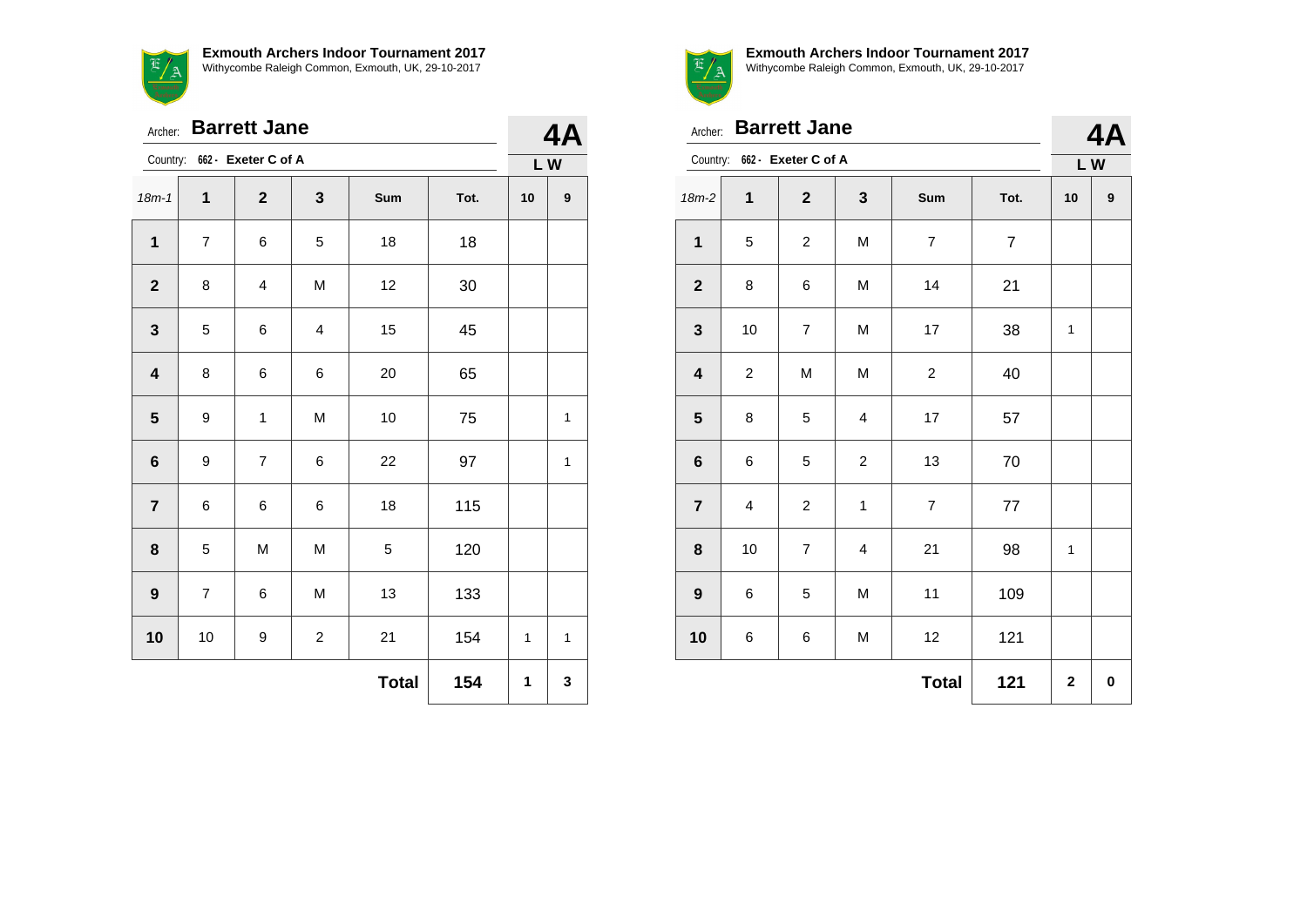**Exmouth Archers Indoor Tournament 2017** Withycombe Raleigh Common, Exmouth, UK, 29-10-2017



Archer: **Goffron Nita** Country: **660 - Exmouth A 4B B W** 18m-1 **1 2 3 Sum Tot. 10 9** | 4 | M | M | 4 | 4 | 9 | M | M | 9 | 13 | | 1 | 10 | 6 | M | 16 | 29 | 1 | 8 | 5 | M | 13 | 42 | 8 | 4 | 1 | 13 | 55 | M | M | M | 0 | 55 | 4 | M | M | 4 | 59 | 8 | 3 | M | 11 | 70 M M M 0 70

**10** 1 M M 1 71

**Total** 71 | 1 | 1



Archer: **Goffron Nita**

**Exmouth Archers Indoor Tournament 2017** Withycombe Raleigh Common, Exmouth, UK, 29-10-2017

| the control of the control of the control of the control of the control of the control of the control of the control of the control of the control of the control of the control of the control of the control of the control |  |
|-------------------------------------------------------------------------------------------------------------------------------------------------------------------------------------------------------------------------------|--|

**4B**

| Country:                |                  | 660 - Exmouth A         |                |                         | <b>BW</b>               |    |           |
|-------------------------|------------------|-------------------------|----------------|-------------------------|-------------------------|----|-----------|
| $18m-2$                 | 1                | $\boldsymbol{2}$        | 3              | Sum                     | Tot.                    | 10 | 9         |
| $\mathbf 1$             | 3                | $\mathbf{1}$            | M              | $\overline{\mathbf{4}}$ | $\overline{\mathbf{4}}$ |    |           |
| $\mathbf 2$             | M                | M                       | M              | 0                       | $\overline{\mathbf{4}}$ |    |           |
| $\mathbf{3}$            | $\boldsymbol{7}$ | $\overline{\mathbf{4}}$ | $\overline{c}$ | 13                      | 17                      |    |           |
| $\overline{\mathbf{4}}$ | 3                | M                       | M              | 3                       | $20\,$                  |    |           |
| ${\bf 5}$               | $\boldsymbol{7}$ | $\overline{\mathbf{4}}$ | M              | 11                      | 31                      |    |           |
| $\bf 6$                 | M                | M                       | M              | $\mathsf 0$             | 31                      |    |           |
| $\overline{\mathbf{7}}$ | 3                | $\overline{c}$          | M              | 5                       | 36                      |    |           |
| 8                       | 8                | M                       | M              | 8                       | 44                      |    |           |
| $\boldsymbol{9}$        | $\boldsymbol{7}$ | 5                       | 4              | $16\,$                  | 60                      |    |           |
| 10                      | 8                | $\boldsymbol{7}$        | M              | 15                      | 75                      |    |           |
|                         |                  |                         |                | <b>Total</b>            | 75                      | 0  | $\pmb{0}$ |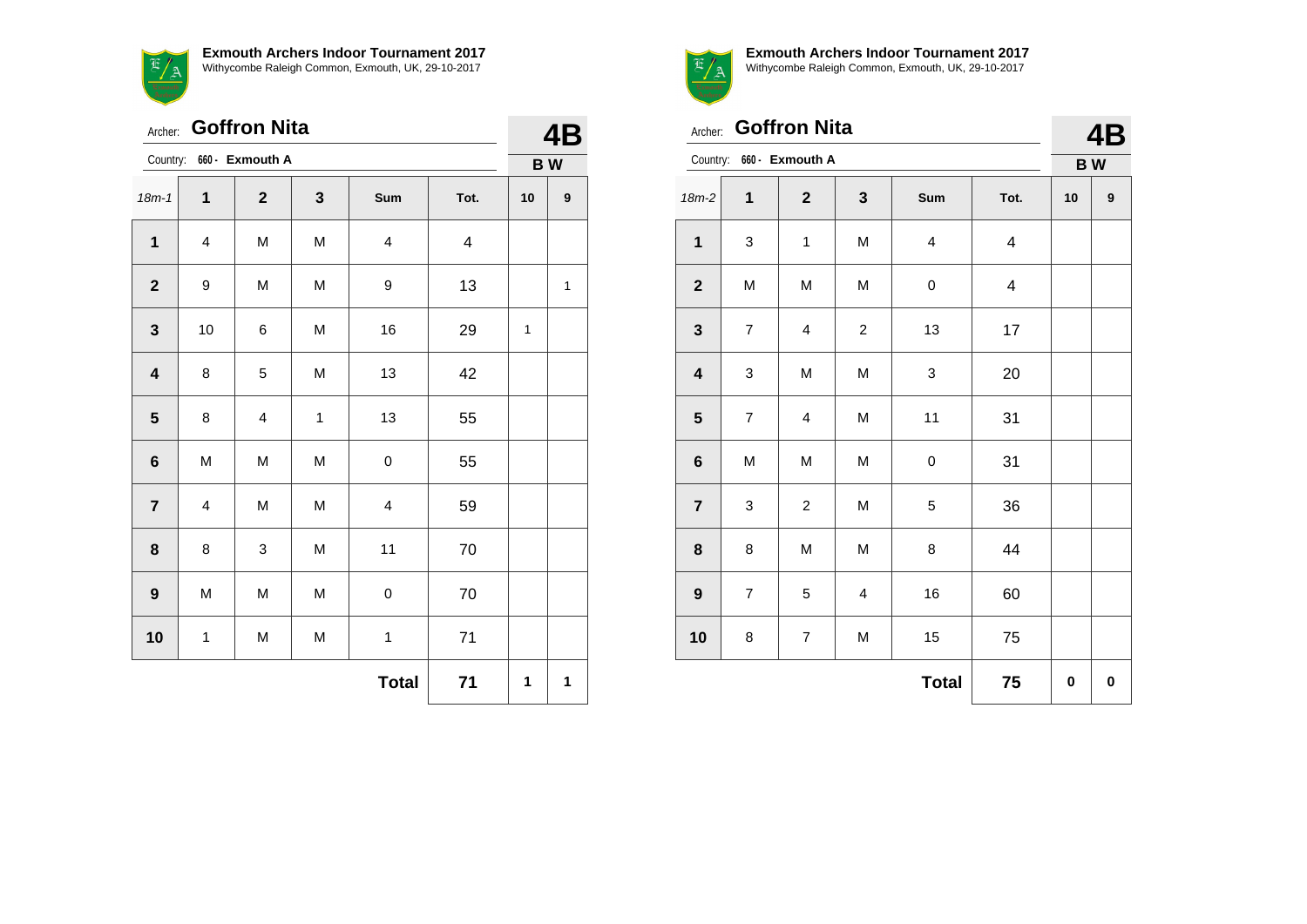**Exmouth Archers Indoor Tournament 2017** E/A Withycombe Raleigh Common, Exmouth, UK, 29-10-2017

|                         | Archer: Twigg Rob        |                 |                         |              |      |              |                         |  |  |
|-------------------------|--------------------------|-----------------|-------------------------|--------------|------|--------------|-------------------------|--|--|
| Country:                |                          | 660 - Exmouth A |                         |              |      | L M          |                         |  |  |
| $18m - 1$               | 1                        | $\overline{2}$  | 3                       | Sum          | Tot. | 10           | $\boldsymbol{9}$        |  |  |
| 1                       | 9                        | 8               | 8                       | 25           | 25   |              | $\mathbf{1}$            |  |  |
| $\boldsymbol{2}$        | 10                       | 8               | $\overline{\mathbf{7}}$ | 25           | 50   | 1            |                         |  |  |
| $\mathbf{3}$            | 9                        | 9               | 6                       | 24           | 74   |              | $\overline{\mathbf{c}}$ |  |  |
| $\overline{\mathbf{4}}$ | 9                        | $\overline{7}$  | 5                       | 21           | 95   |              | 1                       |  |  |
| $\overline{\mathbf{5}}$ | 9                        | $\overline{7}$  | 5                       | 21           | 116  |              | $\mathbf{1}$            |  |  |
| $\bf 6$                 | $\overline{\mathcal{I}}$ | $\overline{7}$  | 4                       | 18           | 134  |              |                         |  |  |
| $\overline{7}$          | 9                        | 8               | 8                       | 25           | 159  |              | $\mathbf{1}$            |  |  |
| 8                       | 8                        | $\overline{7}$  | 7                       | 22           | 181  |              |                         |  |  |
| $\boldsymbol{9}$        | 9                        | 8               | 8                       | 25           | 206  |              | 1                       |  |  |
| 10                      | 10                       | 9               | 7                       | 26           | 232  | 1            | 1                       |  |  |
|                         |                          |                 |                         | <b>Total</b> | 232  | $\mathbf{2}$ | 8                       |  |  |



|                         | Archer: Twigg Rob |                          |                |              |      |                |                  |  |  |
|-------------------------|-------------------|--------------------------|----------------|--------------|------|----------------|------------------|--|--|
|                         |                   | Country: 660 - Exmouth A |                |              |      | L M            |                  |  |  |
| $18m-2$                 | $\mathbf 1$       | $\overline{2}$           | 3              | Sum          | Tot. | 10             | $\boldsymbol{9}$ |  |  |
| $\mathbf{1}$            | 8                 | 8                        | 5              | 21           | 21   |                |                  |  |  |
| $\mathbf{2}$            | 9                 | 8                        | $\overline{7}$ | 24           | 45   |                | 1                |  |  |
| 3                       | 10                | 10                       | 9              | 29           | 74   | $\overline{2}$ | 1                |  |  |
| $\overline{\mathbf{4}}$ | 9                 | 9                        | 6              | 24           | 98   |                | $\overline{c}$   |  |  |
| 5                       | 10                | 9                        | 6              | 25           | 123  | 1              | 1                |  |  |
| $6\phantom{1}6$         | 7                 | $\overline{7}$           | 3              | 17           | 140  |                |                  |  |  |
| $\overline{7}$          | 9                 | 6                        | 5              | 20           | 160  |                | $\mathbf{1}$     |  |  |
| 8                       | 9                 | 9                        | 8              | 26           | 186  |                | $\overline{2}$   |  |  |
| $\boldsymbol{9}$        | 9                 | 8                        | 6              | 23           | 209  |                | $\mathbf{1}$     |  |  |
| 10                      | 9                 | 9                        | $\overline{7}$ | 25           | 234  |                | $\overline{2}$   |  |  |
|                         |                   |                          |                | <b>Total</b> | 234  | 3              | 11               |  |  |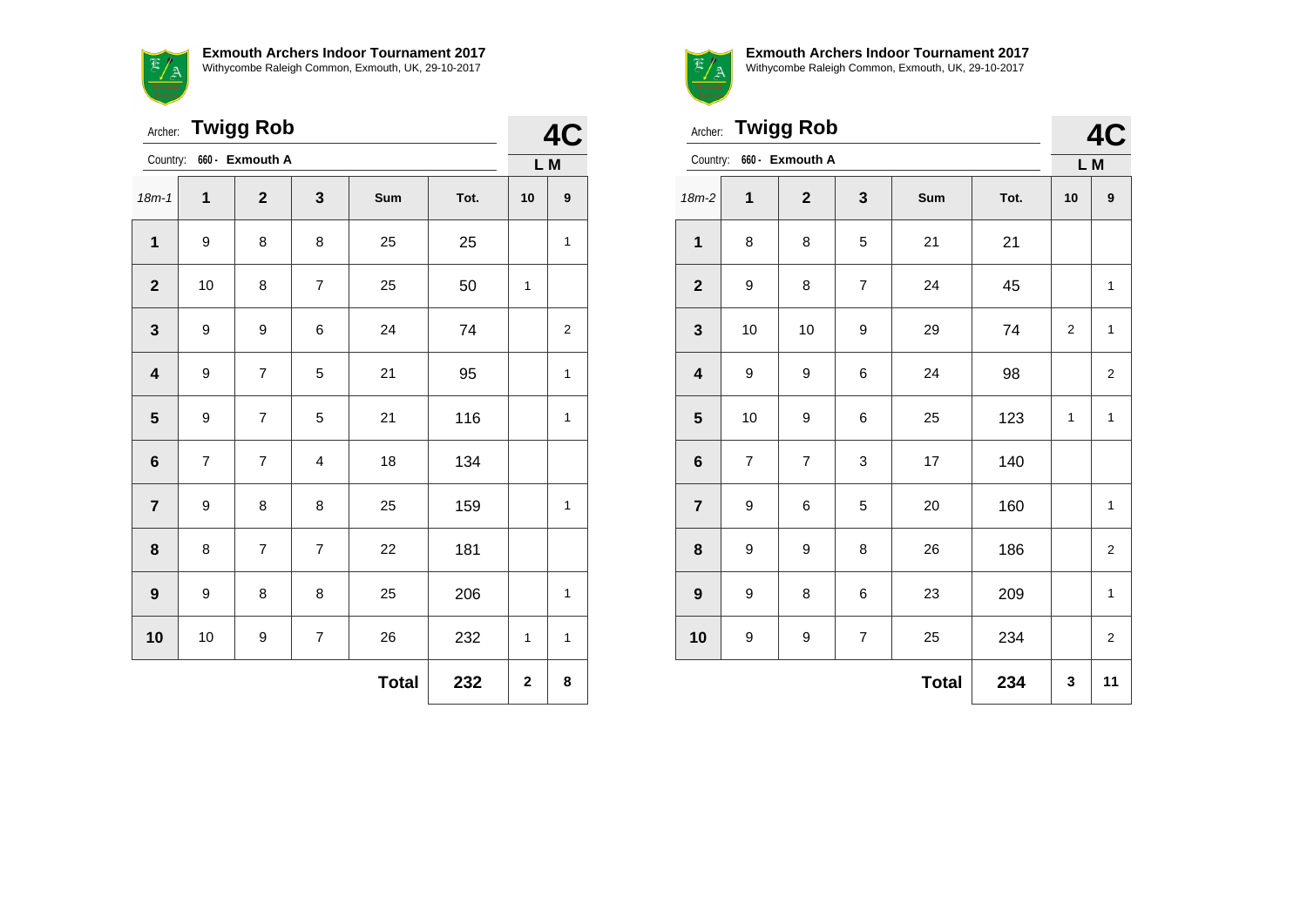**Exmouth Archers Indoor Tournament 2017** EA Withycombe Raleigh Common, Exmouth, UK, 29-10-2017

|                         | <b>Rees Phillip</b><br>Archer: |                          |                |              |      |           |                  |  |  |
|-------------------------|--------------------------------|--------------------------|----------------|--------------|------|-----------|------------------|--|--|
| Country:                |                                | 662 - Exeter C of A      |                |              |      | <b>BM</b> |                  |  |  |
| $18m - 1$               | $\mathbf{1}$                   | $\mathbf{2}$             | 3              | Sum          | Tot. | 10        | $\boldsymbol{9}$ |  |  |
| 1                       | 9                              | 8                        | 6              | 23           | 23   |           | $\mathbf{1}$     |  |  |
| $\overline{\mathbf{2}}$ | $\overline{7}$                 | $\overline{7}$           | $\overline{7}$ | 21           | 44   |           |                  |  |  |
| $\mathbf 3$             | 8                              | $\overline{7}$           | 4              | 19           | 63   |           |                  |  |  |
| $\overline{\mathbf{4}}$ | $\overline{7}$                 | 3                        | $\mathbf{1}$   | 11           | 74   |           |                  |  |  |
| $5\phantom{1}$          | 8                              | 5                        | 4              | 17           | 91   |           |                  |  |  |
| $\bf 6$                 | 9                              | $\overline{\mathcal{I}}$ | 6              | 22           | 113  |           | $\mathbf{1}$     |  |  |
| $\overline{7}$          | 8                              | $\,6$                    | 6              | 20           | 133  |           |                  |  |  |
| 8                       | 8                              | 5                        | 5              | 18           | 151  |           |                  |  |  |
| $\boldsymbol{9}$        | 7                              | $\overline{7}$           | $\overline{4}$ | 18           | 169  |           |                  |  |  |
| 10                      | 9                              | 6                        | 6              | 21           | 190  |           | $\mathbf{1}$     |  |  |
|                         |                                |                          |                | <b>Total</b> | 190  | 0         | 3                |  |  |



|                         | <b>Rees Phillip</b><br>Archer:<br>Country: 662 - Exeter C of A |                          |                |              |      |                |              |  |  |
|-------------------------|----------------------------------------------------------------|--------------------------|----------------|--------------|------|----------------|--------------|--|--|
|                         |                                                                |                          |                |              |      | <b>BM</b>      |              |  |  |
| $18m-2$                 | 1                                                              | $\mathbf{2}$             | 3              | Sum          | Tot. | 10             | 9            |  |  |
| $\mathbf{1}$            | 8                                                              | $\overline{7}$           | 5              | 20           | 20   |                |              |  |  |
| $\mathbf{2}$            | 9                                                              | $\overline{\mathcal{I}}$ | 6              | 22           | 42   |                | $\mathbf{1}$ |  |  |
| 3                       | 8                                                              | 6                        | 5              | 19           | 61   |                |              |  |  |
| $\overline{\mathbf{4}}$ | 10                                                             | 8                        | $\overline{7}$ | 25           | 86   | 1              |              |  |  |
| $\overline{\mathbf{5}}$ | 10                                                             | 8                        | 1              | 19           | 105  | $\mathbf{1}$   |              |  |  |
| $\bf 6$                 | 8                                                              | $\overline{7}$           | 5              | 20           | 125  |                |              |  |  |
| $\overline{7}$          | $\overline{7}$                                                 | 5                        | 3              | 15           | 140  |                |              |  |  |
| 8                       | 8                                                              | 8                        | $\overline{7}$ | 23           | 163  |                |              |  |  |
| 9                       | 10                                                             | 10                       | 8              | 28           | 191  | $\overline{2}$ |              |  |  |
| 10                      | 9                                                              | 8                        | 3              | 20           | 211  |                | $\mathbf{1}$ |  |  |
|                         |                                                                |                          |                | <b>Total</b> | 211  | 4              | $\mathbf 2$  |  |  |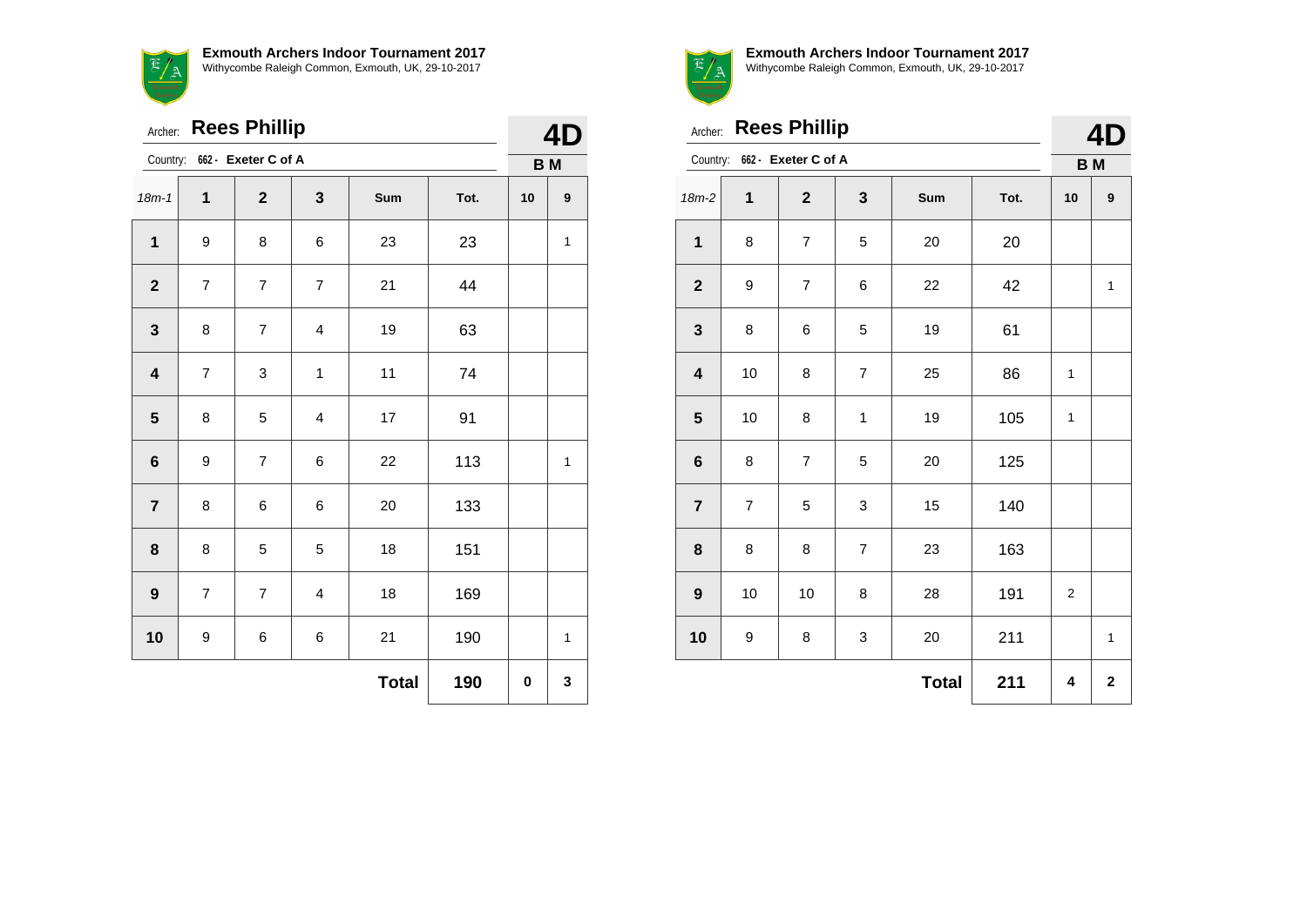**Exmouth Archers Indoor Tournament 2017**  $\overline{a}$ Withycombe Raleigh Common, Exmouth, UK, 29-10-2017

|              | <b>Hoyle Andrew</b><br>Archer: |                 |                |              |      |                  |                  |  |  |
|--------------|--------------------------------|-----------------|----------------|--------------|------|------------------|------------------|--|--|
| Country:     |                                | 660 - Exmouth A |                |              |      | <b>5A</b><br>R M |                  |  |  |
| $18m - 1$    | 1                              | $\overline{2}$  | 3              | Sum          | Tot. | 10               | $\boldsymbol{9}$ |  |  |
| 1            | 9                              | 9               | 9              | 27           | 27   |                  | 3                |  |  |
| $\mathbf{2}$ | 10                             | 9               | 9              | 28           | 55   | 1                | $\mathbf{2}$     |  |  |
| 3            | 10                             | 8               | 8              | 26           | 81   | 1                |                  |  |  |
| 4            | 10                             | 9               | 8              | 27           | 108  | 1                | 1                |  |  |
| 5            | 10                             | 9               | 9              | 28           | 136  | 1                | $\overline{2}$   |  |  |
| 6            | 10                             | 8               | $\overline{7}$ | 25           | 161  | 1                |                  |  |  |
| 7            | 10                             | 9               | 8              | 27           | 188  | 1                | $\mathbf{1}$     |  |  |
| 8            | 10                             | 8               | $\overline{7}$ | 25           | 213  | 1                |                  |  |  |
| 9            | 10                             | 8               | 8              | 26           | 239  | 1                |                  |  |  |
| 10           | 9                              | 8               | 8              | 25           | 264  |                  | 1                |  |  |
|              |                                |                 |                | <b>Total</b> | 264  | 8                | 10               |  |  |



|                         | <b>Hoyle Andrew</b><br>Archer: |                          |                |              |      |                |                |  |
|-------------------------|--------------------------------|--------------------------|----------------|--------------|------|----------------|----------------|--|
|                         |                                | Country: 660 - Exmouth A |                |              |      | R M            |                |  |
| $18m-2$                 | 1                              | $\overline{2}$           | 3              | Sum          | Tot. | 10             | 9              |  |
| 1                       | 10                             | 10                       | $\overline{7}$ | 27           | 27   | 2              |                |  |
| $\mathbf{2}$            | 10                             | 10                       | 8              | 28           | 55   | $\overline{c}$ |                |  |
| $\mathbf{3}$            | 9                              | 8                        | 6              | 23           | 78   |                | 1              |  |
| $\overline{\mathbf{4}}$ | 9                              | 8                        | $\overline{7}$ | 24           | 102  |                | $\mathbf{1}$   |  |
| 5                       | 9                              | 9                        | 8              | 26           | 128  |                | $\overline{2}$ |  |
| $6\phantom{1}$          | 10                             | 10                       | 9              | 29           | 157  | $\overline{2}$ | $\mathbf{1}$   |  |
| $\overline{7}$          | 10                             | 9                        | 8              | 27           | 184  | 1              | $\mathbf{1}$   |  |
| 8                       | 10                             | 8                        | 8              | 26           | 210  | 1              |                |  |
| $\boldsymbol{9}$        | 10                             | 10                       | 9              | 29           | 239  | 2              | $\mathbf{1}$   |  |
| 10                      | 10                             | 9                        | 9              | 28           | 267  | $\mathbf{1}$   | $\overline{2}$ |  |
|                         |                                |                          |                | <b>Total</b> | 267  | 11             | 9              |  |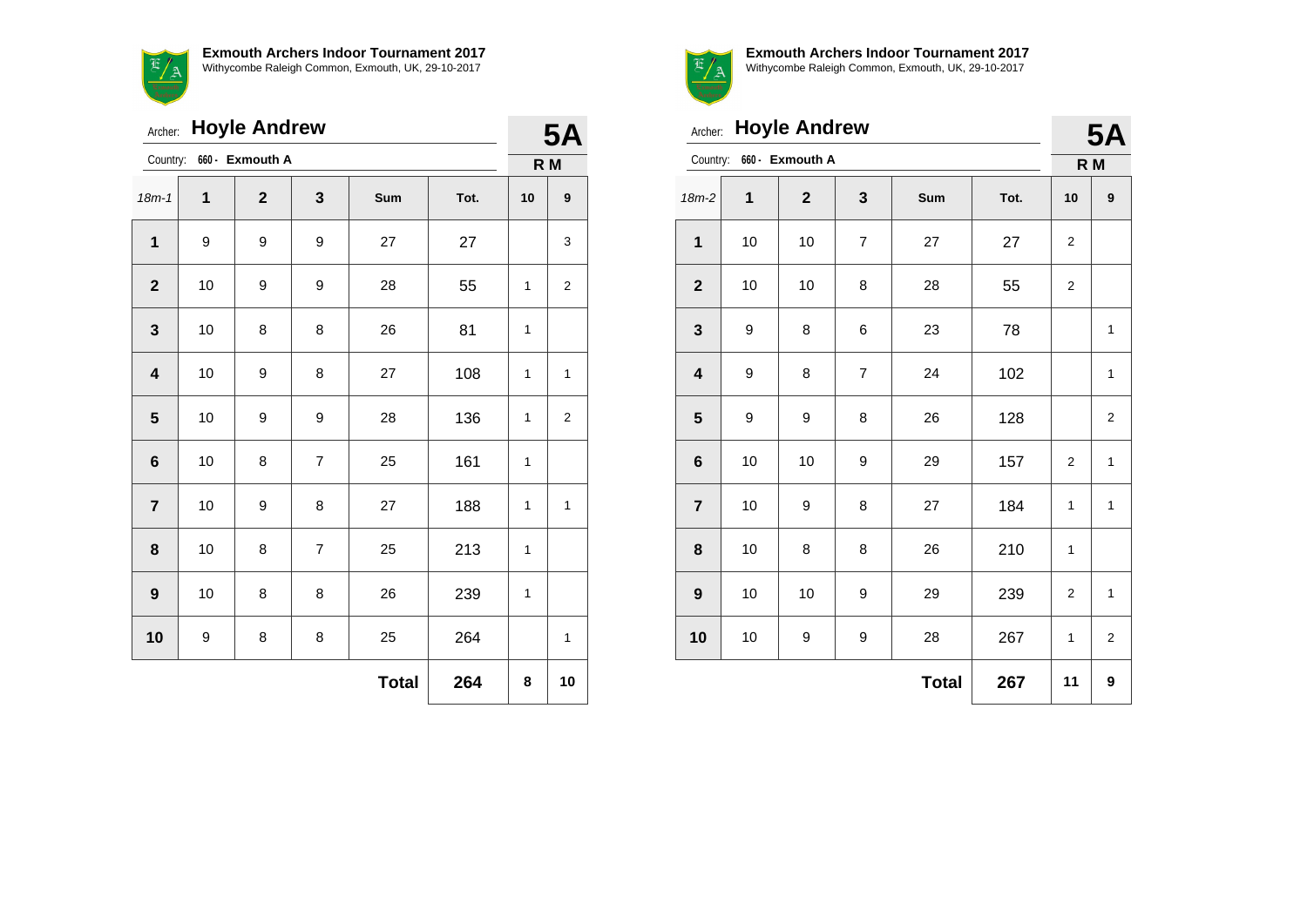$\mathfrak{F}$ <u>-7 a</u>

|  |  |  | <b>Exmouth Archers Indoor Tournament 2017</b> |  |  |
|--|--|--|-----------------------------------------------|--|--|
|  |  |  |                                               |  |  |



Withycombe Raleigh Common, Exmouth, UK, 29-10-2017

|                         | <b>Clarkson Mark</b><br>Archer: |                 |   |              |      |              |                |  |  |
|-------------------------|---------------------------------|-----------------|---|--------------|------|--------------|----------------|--|--|
| Country:                |                                 | 660 - Exmouth A |   |              |      | 5B<br>C M    |                |  |  |
| $18m - 1$               | 1                               | $\mathbf{2}$    | 3 | Sum          | Tot. | 10           | 9              |  |  |
| 1                       | 9                               | 9               | 8 | 26           | 26   |              | 2              |  |  |
| $\mathbf{2}$            | 10                              | 9               | 9 | 28           | 54   | 1            | $\overline{2}$ |  |  |
| $\mathbf{3}$            | 10                              | 9               | 9 | 28           | 82   | $\mathbf{1}$ | 2              |  |  |
| $\overline{\mathbf{4}}$ | 8                               | 8               | 8 | 24           | 106  |              |                |  |  |
| $\overline{\mathbf{5}}$ | 8                               | 8               | 8 | 24           | 130  |              |                |  |  |
| $\bf 6$                 | 9                               | 9               | 9 | 27           | 157  |              | 3              |  |  |
| $\overline{7}$          | 9                               | 9               | 9 | 27           | 184  |              | 3              |  |  |
| 8                       | 10                              | 9               | 9 | 28           | 212  | 1            | $\overline{c}$ |  |  |
| 9                       | 9                               | 9               | 8 | 26           | 238  |              | 2              |  |  |
| 10                      | 9                               | 9               | 9 | 27           | 265  |              | 3              |  |  |
|                         |                                 |                 |   | <b>Total</b> | 265  | 3            | 19             |  |  |



**Exmouth Archers Indoor Tournament 2017** Withycombe Raleigh Common, Exmouth, UK, 29-10-2017

| <b>Clarkson Mark</b><br>Archer: |    |                 |                |              |      |                | <b>5B</b>               |
|---------------------------------|----|-----------------|----------------|--------------|------|----------------|-------------------------|
| Country:                        |    | 660 - Exmouth A |                |              |      | C M            |                         |
| $18m-2$                         | 1  | $\mathbf{2}$    | 3              | Sum          | Tot. | 10             | 9                       |
| 1                               | 10 | 9               | 9              | 28           | 28   | $\mathbf{1}$   | $\overline{\mathbf{c}}$ |
| $\mathbf{2}$                    | 10 | 9               | 8              | 27           | 55   | 1              | $\mathbf{1}$            |
| 3                               | 10 | 9               | 9              | 28           | 83   | 1              | $\overline{2}$          |
| 4                               | 9  | 9               | 9              | 27           | 110  |                | 3                       |
| 5                               | 10 | 10              | $\overline{7}$ | 27           | 137  | $\overline{2}$ |                         |
| $6\phantom{1}6$                 | 9  | 9               | 9              | 27           | 164  |                | 3                       |
| $\overline{\mathbf{r}}$         | 9  | 9               | 9              | 27           | 191  |                | 3                       |
| 8                               | 10 | 9               | 8              | 27           | 218  | 1              | $\mathbf{1}$            |
| $\boldsymbol{9}$                | 10 | 9               | 9              | 28           | 246  | 1              | $\overline{2}$          |
| 10                              | 9  | 9               | 8              | 26           | 272  |                | $\overline{2}$          |
|                                 |    |                 |                | <b>Total</b> | 272  | 7              | 19                      |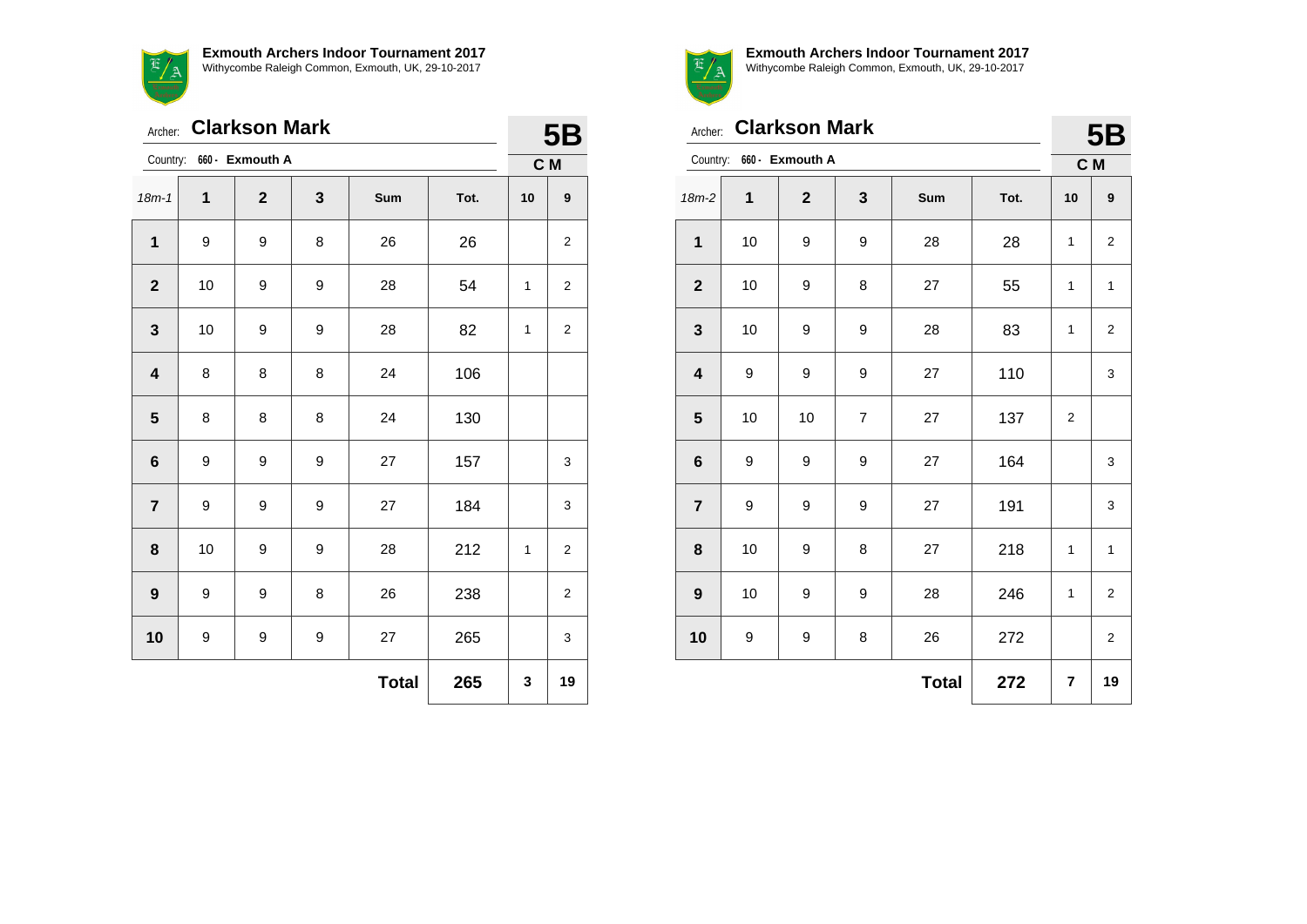**Exmouth Archers Indoor Tournament 2017** Withycombe Raleigh Common, Exmouth, UK, 29-10-2017

| Wi |
|----|
|    |

| Archer:                 |                         | <b>Glover Ben</b> |   |              |      |                  | <b>5C</b>        |
|-------------------------|-------------------------|-------------------|---|--------------|------|------------------|------------------|
|                         | Country: 272 - Oxford A |                   |   |              |      |                  | C M              |
| $18m - 1$               | $\mathbf{1}$            | $\mathbf{2}$      | 3 | Sum          | Tot. | 10               | $\boldsymbol{9}$ |
| $\mathbf{1}$            | 9                       | 9                 | 9 | 27           | 27   |                  | 3                |
| $\mathbf{2}$            | 10                      | 9                 | 9 | 28           | 55   | 1                | 2                |
| $\mathbf{3}$            | 10                      | 10                | 9 | 29           | 84   | 2                | 1                |
| $\overline{\mathbf{4}}$ | 10                      | 10                | 9 | 29           | 113  | $\boldsymbol{2}$ | 1                |
| $5\phantom{.0}$         | 10                      | 10                | 9 | 29           | 142  | $\boldsymbol{2}$ | 1                |
| $6\phantom{1}6$         | 9                       | 9                 | 8 | 26           | 168  |                  | 2                |
| $\overline{7}$          | 10                      | 9                 | 9 | 28           | 196  | 1                | 2                |
| 8                       | 9                       | 9                 | 9 | 27           | 223  |                  | 3                |
| $\boldsymbol{9}$        | 9                       | 9                 | 9 | 27           | 250  |                  | 3                |
| 10                      | 9                       | 9                 | 9 | 27           | 277  |                  | 3                |
|                         |                         |                   |   | <b>Total</b> | 277  | 8                | 21               |



| <b>Glover Ben</b><br>Archer: |                         |                |   |              |      |                | <b>5C</b>               |
|------------------------------|-------------------------|----------------|---|--------------|------|----------------|-------------------------|
|                              | Country: 272 - Oxford A |                |   |              |      |                | C M                     |
| $18m-2$                      | 1                       | $\overline{2}$ | 3 | Sum          | Tot. | 10             | 9                       |
| $\mathbf{1}$                 | $10$                    | 9              | 9 | 28           | 28   | 1              | $\overline{\mathbf{c}}$ |
| $\boldsymbol{2}$             | 10                      | 9              | 9 | 28           | 56   | $\mathbf{1}$   | 2                       |
| $\mathbf{3}$                 | 10                      | 9              | 9 | 28           | 84   | 1              | 2                       |
| $\overline{\mathbf{4}}$      | 10                      | 9              | 9 | 28           | 112  | 1              | $\overline{2}$          |
| $5\phantom{.0}$              | 10                      | 10             | 9 | 29           | 141  | $\overline{2}$ | 1                       |
| $6\phantom{a}$               | 10                      | 9              | 9 | 28           | 169  | $\mathbf{1}$   | $\overline{\mathbf{c}}$ |
| $\overline{7}$               | 10                      | 9              | 9 | 28           | 197  | 1              | $\overline{\mathbf{c}}$ |
| 8                            | 10                      | 10             | 9 | 29           | 226  | 2              | 1                       |
| 9                            | 10                      | 9              | 9 | 28           | 254  | 1              | $\overline{\mathbf{c}}$ |
| 10                           | 9                       | 9              | 9 | 27           | 281  |                | 3                       |
|                              |                         |                |   | <b>Total</b> | 281  | 11             | 19                      |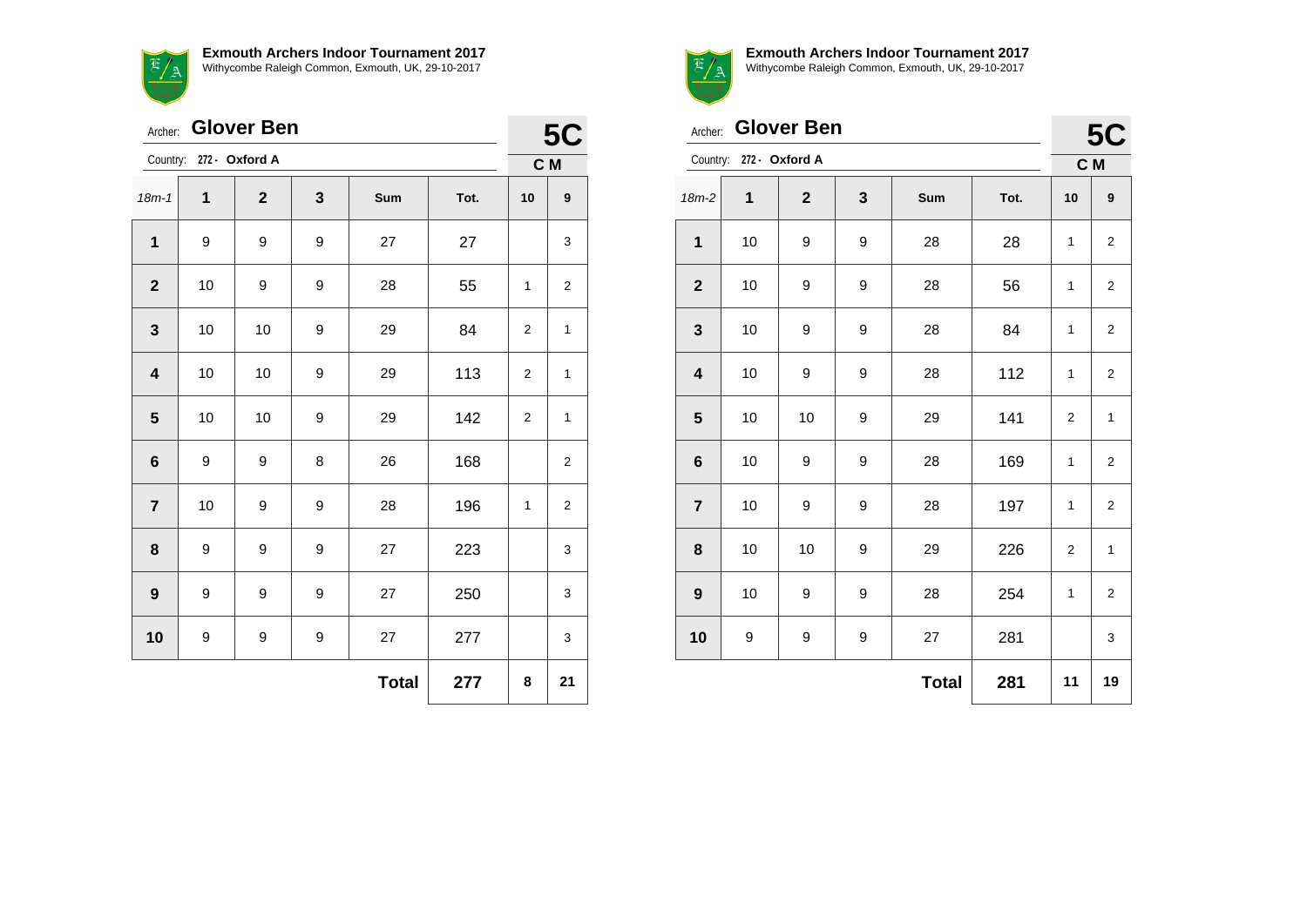$E/A$ 

**Exmouth Archers Indoor Tournament 2017** Withycombe Raleigh Common, Exmouth, UK, 29-10-2017

| Archer:                 |                             | <b>Brownhill Kevin</b> |                |                |                |    | 5 <sub>D</sub> |
|-------------------------|-----------------------------|------------------------|----------------|----------------|----------------|----|----------------|
|                         | 660 - Exmouth A<br>Country: |                        |                |                |                |    | R M            |
| $18m - 1$               | 1                           | $\mathbf{2}$           | 3              | Sum            | Tot.           | 10 | 9              |
| $\mathbf{1}$            | $\overline{\mathcal{I}}$    | M                      | M              | $\overline{7}$ | $\overline{7}$ |    |                |
| $\mathbf{2}$            | 6                           | 6                      | M              | 12             | 19             |    |                |
| $\mathbf{3}$            | 9                           | 6                      | M              | 15             | 34             |    | 1              |
| $\overline{\mathbf{4}}$ | 10                          | 6                      | M              | 16             | 50             | 1  |                |
| $5\phantom{1}$          | 9                           | 6                      | M              | 15             | 65             |    | 1              |
| $6\phantom{1}$          | 9                           | 8                      | $\overline{7}$ | 24             | 89             |    | $\mathbf{1}$   |
| $\overline{7}$          | 8                           | M                      | M              | 8              | 97             |    |                |
| 8                       | 9                           | 9                      | M              | 18             | 115            |    | 2              |
| $\boldsymbol{9}$        | $\overline{7}$              | M                      | M              | $\overline{7}$ | 122            |    |                |
| 10                      | 8                           | 6                      | M              | 14             | 136            |    |                |
|                         |                             |                        |                | <b>Total</b>   | 136            | 1  | 5              |



|  | 5D. |  |
|--|-----|--|

| Archer:                 |                | <b>Brownhill Kevin</b>   |                |                |      |     | 5D             |
|-------------------------|----------------|--------------------------|----------------|----------------|------|-----|----------------|
|                         |                | Country: 660 - Exmouth A |                |                |      | R M |                |
| $18m-2$                 | 1              | $\mathbf{2}$             | $\mathbf{3}$   | Sum            | Tot. | 10  | 9              |
| $\mathbf{1}$            | 9              | 9                        | $\overline{7}$ | 25             | 25   |     | $\overline{c}$ |
| $\mathbf{2}$            | M              | M                        | M              | 0              | 25   |     |                |
| 3                       | 9              | $\overline{7}$           | M              | 16             | 41   |     | $\mathbf{1}$   |
| $\overline{\mathbf{4}}$ | 9              | 9                        | M              | 18             | 59   |     | $\overline{2}$ |
| 5                       | 8              | $\overline{7}$           | M              | 15             | 74   |     |                |
| $6\phantom{1}6$         | $\overline{7}$ | M                        | M              | $\overline{7}$ | 81   |     |                |
| $\overline{7}$          | 8              | $\overline{7}$           | 6              | 21             | 102  |     |                |
| 8                       | 9              | 8                        | $\overline{7}$ | 24             | 126  |     | $\mathbf{1}$   |
| $\boldsymbol{9}$        | 9              | $\overline{7}$           | M              | 16             | 142  |     | $\mathbf{1}$   |
| 10                      | 9              | 6                        | 6              | 21             | 163  |     | $\mathbf{1}$   |
|                         |                |                          |                | <b>Total</b>   | 163  | 0   | 8              |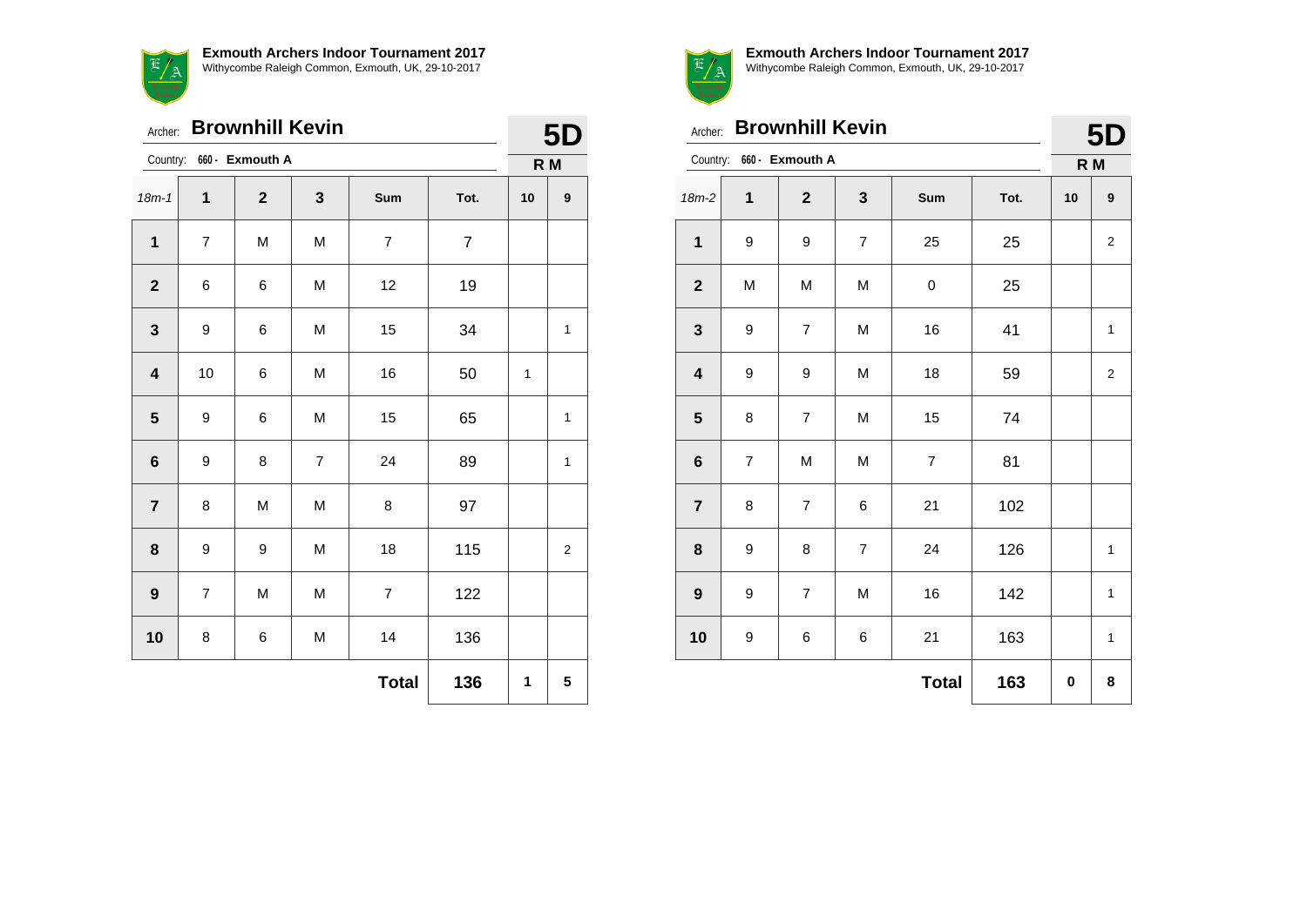**Exmouth Archers Indoor Tournament 2017**  $E/A$ Withycombe Raleigh Common, Exmouth, UK, 29-10-2017

| <b>Smart Duncan</b><br>Archer: |                         |                |   |              |      |              | 6A               |
|--------------------------------|-------------------------|----------------|---|--------------|------|--------------|------------------|
|                                | Country: 658 - Kyrton A |                |   |              |      |              | C M              |
| $18m - 1$                      | 1                       | $\overline{2}$ | 3 | Sum          | Tot. | 10           | $\boldsymbol{9}$ |
| $\mathbf{1}$                   | 9                       | 9              | 9 | 27           | 27   |              | 3                |
| $\mathbf{2}$                   | 9                       | 8              | 8 | 25           | 52   |              | 1                |
| 3                              | 9                       | 9              | 9 | 27           | 79   |              | 3                |
| $\overline{\mathbf{4}}$        | 10                      | 9              | 9 | 28           | 107  | 1            | 2                |
| 5                              | 10                      | 9              | 9 | 28           | 135  | 1            | $\overline{2}$   |
| $6\phantom{1}$                 | 9                       | 9              | 9 | 27           | 162  |              | 3                |
| $\overline{7}$                 | 9                       | 9              | 9 | 27           | 189  |              | 3                |
| 8                              | 10                      | 9              | 9 | 28           | 217  | 1            | 2                |
| $\boldsymbol{9}$               | 10                      | 9              | 9 | 28           | 245  | $\mathbf{1}$ | $\overline{2}$   |
| 10                             | 9                       | 9              | 9 | 27           | 272  |              | 3                |
|                                |                         |                |   | <b>Total</b> | 272  | 4            | 24               |



**Exmouth Archers Indoor Tournament 2017**

Withycombe Raleigh Common, Exmouth, UK, 29-10-2017

| <b>Smart Duncan</b><br>Archer: |                         |              |                |              |      |    | 6A                      |
|--------------------------------|-------------------------|--------------|----------------|--------------|------|----|-------------------------|
|                                | Country: 658 - Kyrton A |              |                |              |      |    | C M                     |
| 18m-2                          | 1                       | $\mathbf{2}$ | 3              | Sum          | Tot. | 10 | 9                       |
| $\mathbf 1$                    | 9                       | 9            | 8              | 26           | 26   |    | 2                       |
| $\mathbf{2}$                   | 10                      | 9            | 9              | 28           | 54   | 1  | 2                       |
| $\mathbf{3}$                   | 10                      | 9            | 9              | 28           | 82   | 1  | $\overline{2}$          |
| $\overline{\mathbf{4}}$        | 10                      | 9            | $\overline{7}$ | 26           | 108  | 1  | 1                       |
| $\overline{\mathbf{5}}$        | 10                      | 9            | 9              | 28           | 136  | 1  | $\overline{\mathbf{c}}$ |
| $\bf 6$                        | 10                      | 9            | 9              | 28           | 164  | 1  | $\overline{2}$          |
| $\overline{7}$                 | 9                       | 9            | 9              | 27           | 191  |    | 3                       |
| 8                              | 9                       | 9            | 9              | 27           | 218  |    | 3                       |
| $\boldsymbol{9}$               | 10                      | 9            | 9              | 28           | 246  | 1  | $\overline{2}$          |
| 10                             | 10                      | 10           | 9              | 29           | 275  | 2  | $\mathbf{1}$            |
|                                |                         |              |                | <b>Total</b> | 275  | 8  | 20                      |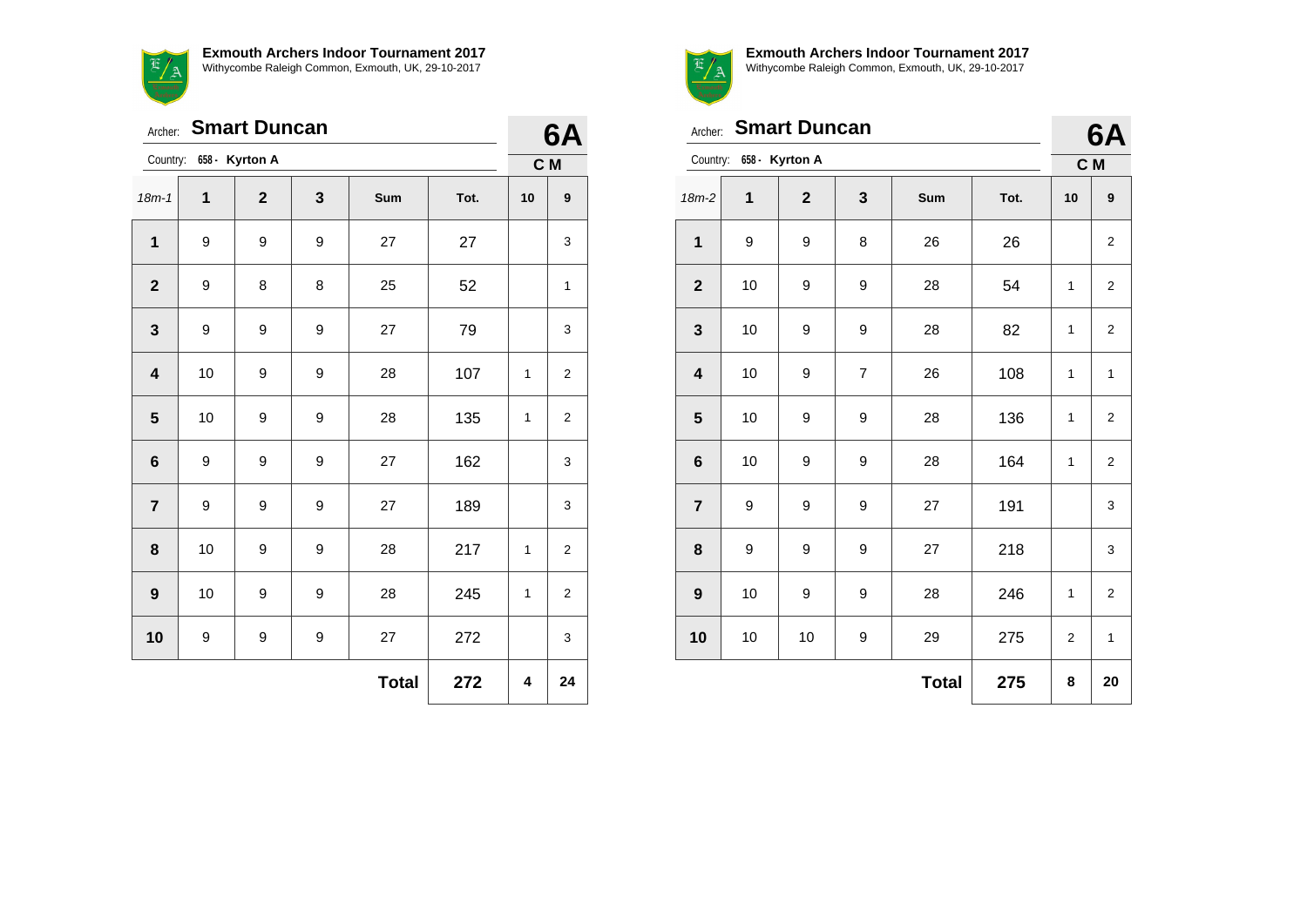$E/A$ 

**Exmouth Archers Indoor Tournament 2017** Withycombe Raleigh Common, Exmouth, UK, 29-10-2017

| Archer:                 |    | <b>Piper James</b>      |                         |              |      |              | 6B               |
|-------------------------|----|-------------------------|-------------------------|--------------|------|--------------|------------------|
| Country:                |    | 660 - Exmouth A         |                         |              |      | <b>BM</b>    |                  |
| $18m - 1$               | 1  | $\overline{2}$          | 3                       | Sum          | Tot. | 10           | $\boldsymbol{9}$ |
| 1                       | 10 | 4                       | M                       | 14           | 14   | $\mathbf{1}$ |                  |
| $\mathbf{2}$            | 6  | $\overline{\mathbf{4}}$ | 3                       | 13           | 27   |              |                  |
| $\mathbf 3$             | 8  | 6                       | 5                       | 19           | 46   |              |                  |
| $\overline{\mathbf{4}}$ | 8  | 8                       | 3                       | 19           | 65   |              |                  |
| $\overline{\mathbf{5}}$ | 6  | 3                       | M                       | 9            | 74   |              |                  |
| $\bf 6$                 | 9  | M                       | M                       | 9            | 83   |              | $\mathbf{1}$     |
| $\overline{7}$          | 8  | $\overline{7}$          | 6                       | 21           | 104  |              |                  |
| 8                       | 8  | $\overline{7}$          | 6                       | 21           | 125  |              |                  |
| $\boldsymbol{9}$        | 5  | 4                       | $\mathbf 1$             | 10           | 135  |              |                  |
| 10                      | 4  | 3                       | $\overline{\mathbf{c}}$ | 9            | 144  |              |                  |
|                         |    |                         |                         | <b>Total</b> | 144  | 1            | 1                |



Archer: **Piper James**

| 6B |
|----|

| 660 - Exmouth A<br>Country: |                  |                         |                         |              |      | <b>BM</b>    |              |
|-----------------------------|------------------|-------------------------|-------------------------|--------------|------|--------------|--------------|
| $18m-2$                     | $\mathbf{1}$     | $\mathbf{2}$            | $\mathbf{3}$            | Sum          | Tot. | 10           | 9            |
| $\mathbf 1$                 | 10               | $\mathbf{1}$            | M                       | 11           | 11   | $\mathbf{1}$ |              |
| $\mathbf 2$                 | $\boldsymbol{7}$ | $\overline{\mathbf{4}}$ | $\mathbf 1$             | 12           | 23   |              |              |
| $\mathbf{3}$                | 5                | $\overline{c}$          | $\mathbf 1$             | 8            | 31   |              |              |
| $\overline{\mathbf{4}}$     | 5                | $\mathbf{1}$            | M                       | 6            | 37   |              |              |
| ${\bf 5}$                   | 9                | $\overline{7}$          | $\overline{\mathbf{4}}$ | 20           | 57   |              | $\mathbf{1}$ |
| $\bf 6$                     | 8                | $\overline{7}$          | $\overline{7}$          | 22           | 79   |              |              |
| $\overline{\mathbf{7}}$     | $\mathbf 3$      | M                       | M                       | $\mathbf 3$  | 82   |              |              |
| $\bf 8$                     | 9                | 8                       | M                       | 17           | 99   |              | $\mathbf 1$  |
| $\boldsymbol{9}$            | 9                | $\overline{\mathbf{7}}$ | 4                       | 20           | 119  |              | $\mathbf{1}$ |
| 10                          | 4                | 3                       | 3                       | 10           | 129  |              |              |
|                             |                  |                         |                         | <b>Total</b> | 129  | 1            | 3            |